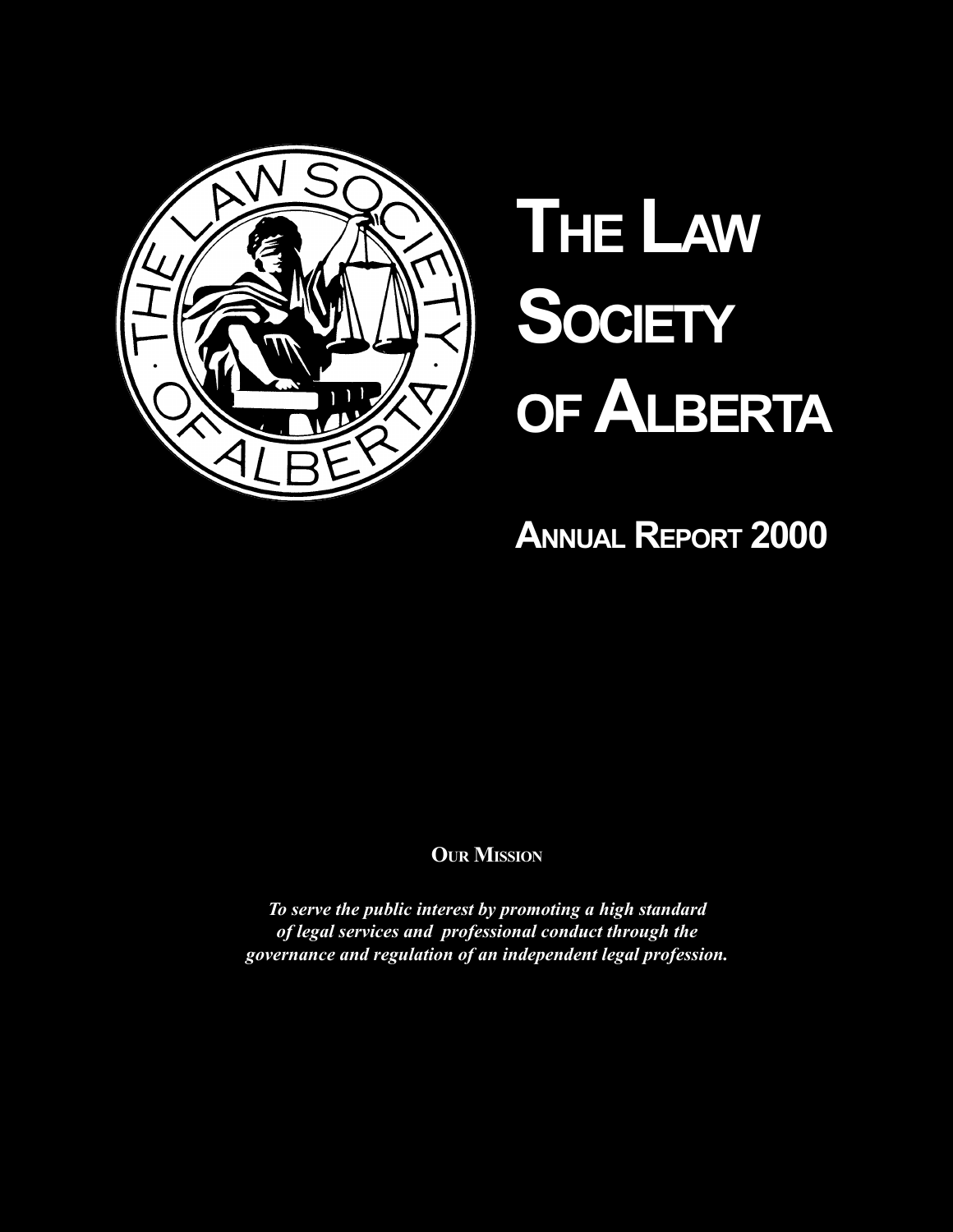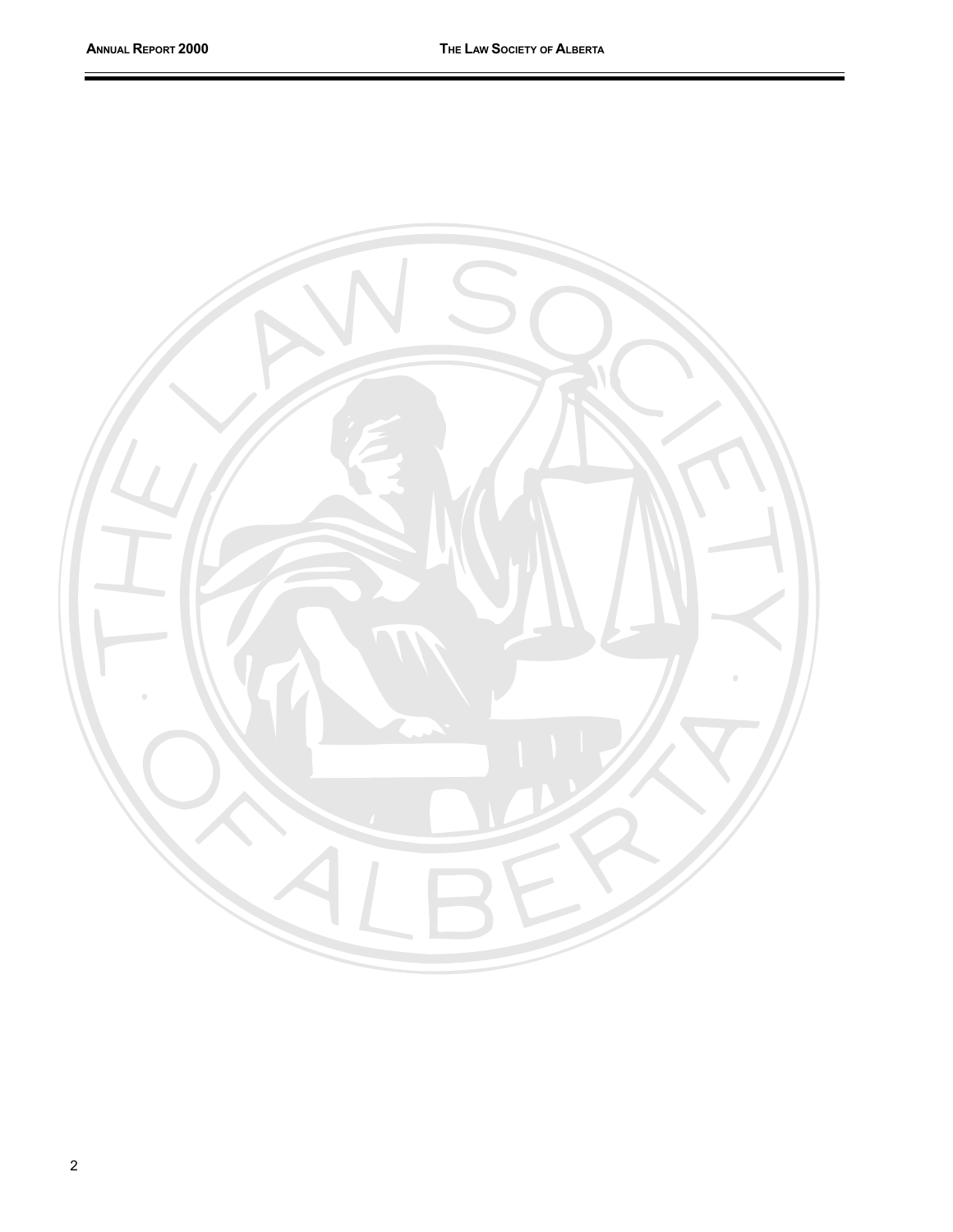### **THE LAW SOCIETY OF ALBERTA**



**#600, 919 - 11th Avenue S.W. Calgary, Alberta T2R 1P3 Telephone (403) 229-4700 Toll free 1-800-661-9003 FAX (403) 228-1728 www.lawsocietyalberta.com**

#### **THE BENCHERS**

| Alan D. Macleod, Q.C. | <b>President</b>         |
|-----------------------|--------------------------|
| Eric F. Macklin, Q.C. | <b>President - elect</b> |

**Larry G. Anderson,Q.C. John D. Bascom,Q.C. Mona Duckett,Q.C. Everett L. Bunnell,Q.C.** Anthony L. Friend, Q.C. Alain Hepner, Q.C. **Charlie Gardner,Q.C. Cheryl C. Gottselig,Q.C. Jean McBean,Q.C. Douglas McGillivray,Q.C. Bryan E. Mahoney,Q.C. Kenneth G. Nielsen,Q.C. Norman Picard,Q.C. Simon Renouf,Q.C. Rhonda K. Ruston,Q.C. W. Paul Sharek,Q.C. Morris Taylor, lay bencher Juliana E. Topolniski,Q.C. Jack Watson (Until July, 2000) Wilfred Willier, lay bencher**

**Hugh D. Sommerville,Q.C. Yvonne A. Stanford, lay bencher**

#### **OFFICERS**

**Peter L. Freeman, Q.C. - Executive Director Donald Thompson, Deputy Executive Director James D. McLeod - Deputy Secretary Sarah J. Brickett - Director of Insurance L. Steven Dyer - Director of Audit Lindsay MacDonald,Q.C. - Counsel Mel L. Scott, C.A. - Treasurer Barry Vogel, Q.C. - Practice Advisor**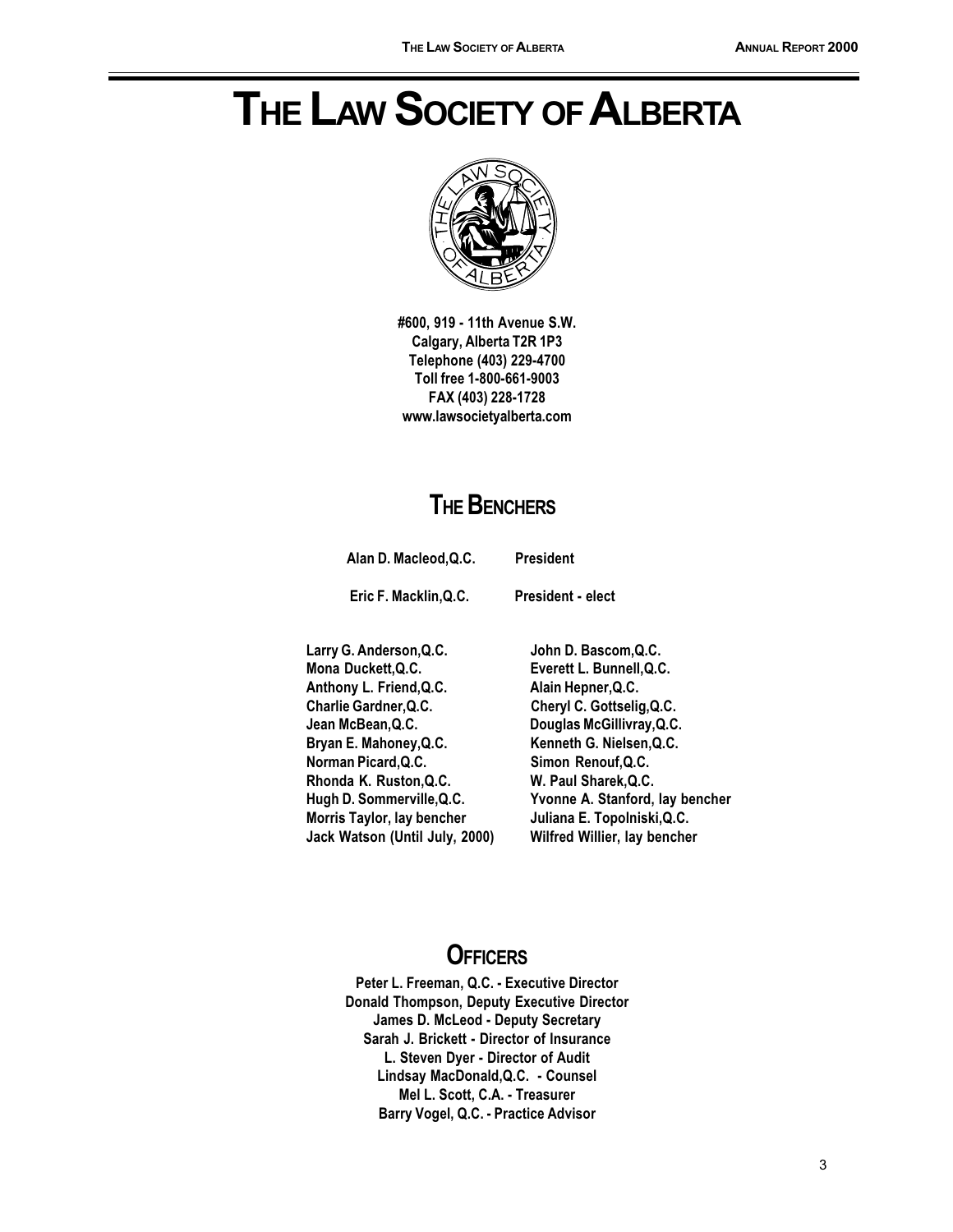### **CONTENTS**

| The ${\sf CommITEE}$ reports $\color{green} \diagup$ |    |
|------------------------------------------------------|----|
| COMMUNICATIONS COMMITTEE                             |    |
|                                                      |    |
|                                                      |    |
|                                                      |    |
|                                                      |    |
|                                                      |    |
|                                                      |    |
| FINANCE COMMITTEE                                    |    |
|                                                      |    |
|                                                      |    |
|                                                      |    |
|                                                      | 22 |
|                                                      |    |
|                                                      |    |
| <b>CONSOLIDATED FINANCIAL STATEMENTS</b>             |    |
|                                                      |    |
|                                                      |    |
|                                                      |    |
|                                                      |    |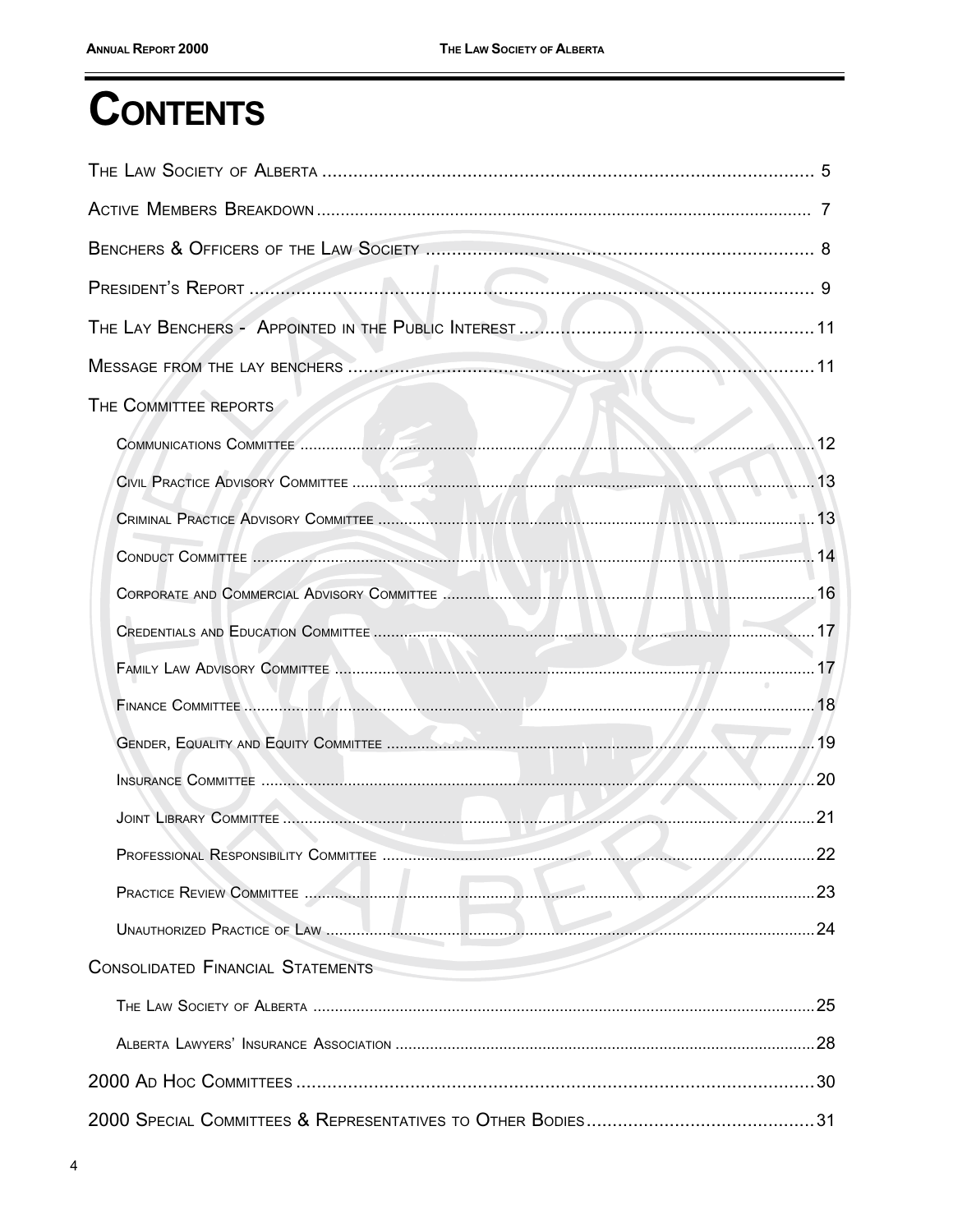# **THE LAW SOCIETY OF ALBERTA**

The Mission of the Law Society of Alberta is, "To serve the public interest by promoting a high standard of legal services and professional conduct through the governance and regulation of an independent legal profession."

A self-governing society, the Law Society derives its authority from the *Legal Profession Act of Alberta*. The legislature has respected the fundamental democratic tradition that the legal profession should be independent of the government and should regulate itself.

#### **Self Regulation and Benchers**

Every two years Alberta lawyers elect 20 of their members to serve as benchers. The benchers act as a board of directors who meet regularly and serve without remuneration, except the president who is chosen by the benchers and receives an honourarium. Although elected by the profession at large, each of the three provincial districts (north, central and south) outside of Calgary and Edmonton is entitled to one resident bencher regardless of overall vote.

The Law Society also has three nonlawyer, lay benchers (public representatives) who are appointed by the Attorney General. As fully participating benchers, the lay benchers serve on committees and discipline panels. They enrich the discussion on many public interest issues and open the workings of the profession to public scrutiny.

#### **Professional Standards**

The Alberta legal profession has a comprehensive code of ethical standards to which all lawyers must adhere. These standards are contained in the *Legal Profession Act, The Rules* and *The Code of Profes-* *sional Conduct*, court decisions, and Conduct Committee and hearing committee decisions. In case of doubt, lawyers also refer to authoritative text books and journals, and seek guidance in the form of a written opinion from the Professional Responsibility Committee.

The criteria of academic credentials for admission to the legal profession are set by the National Committee on Accreditation. The educational requirements for lawyers include undergraduate study, a three year law school program, one year as an articling student (learning by working with a senior lawyer), and the completion of the eight-week bar admission course. The bar admission course, directed by the Society through the Legal Education Society of Alberta, focuses on core practice areas, lawyering skills, and professional attitudes. A comprehensive set of practice area examinations and skill assessments ensure that only those lawyers with a clearly demonstrated level of competence are admitted to the profession.

#### **Lawyers' fees**

The Law Society is not involved in the regulation of lawyers' fees. Clients may apply to the court for an independent fee review (taxation) of their legal fees. As an alternative to the taxation process, voluntary fee mediation is available through the Law Society. Lawyers who charge an unreasonably high fee may be disciplined by the Law Society.

For persons without the ability to pay a lawyer, Legal Aid is available. Founded in 1970 by the Law Society and the provincial government, Legal Aid offers assistance to the needy.

#### **Penalties for misconduct**

A lawyer who is guilty of professional misconduct may be reprimanded, fined up to \$10,000, suspended from practice or disbarred. Conditions of practice may also be imposed on a member. While some cases of poor conduct are dealt with through the discipline process, efforts are made to resolve others through reviews, mentors, education upgrading or counselling.

#### **Public protection**

The Law Society of Alberta instituted the first mandatory insurance program in Canada in 1969. Every lawyer practising in Alberta must purchase liability insurance with compulsory coverage of \$1,000,000 per occurrence, adequate coverage for most services provided by lawyers. Many lawyers purchase additional insurance. The additional amount depends on the size of the firm and type of law practised. The combination of compulsory and optional insurance protects the public and spreads the cost of insurance equitably across the profession. Since 1984, the Insurance and Loss Prevention Committee has mounted an aggressive loss prevention program, publishing comprehensive practice checklists and manuals, and sponsoring free seminars on law office management and loss prevention techniques.

In addition to insurance for lawyers' liability, the public is protected for losses suffered through a lawyer's misappropriation of trust funds. The Alberta Law Society Assurance Fund, established in 1939, was the first of its kind in Canada. Every active lawyer in the province contributes to this fund.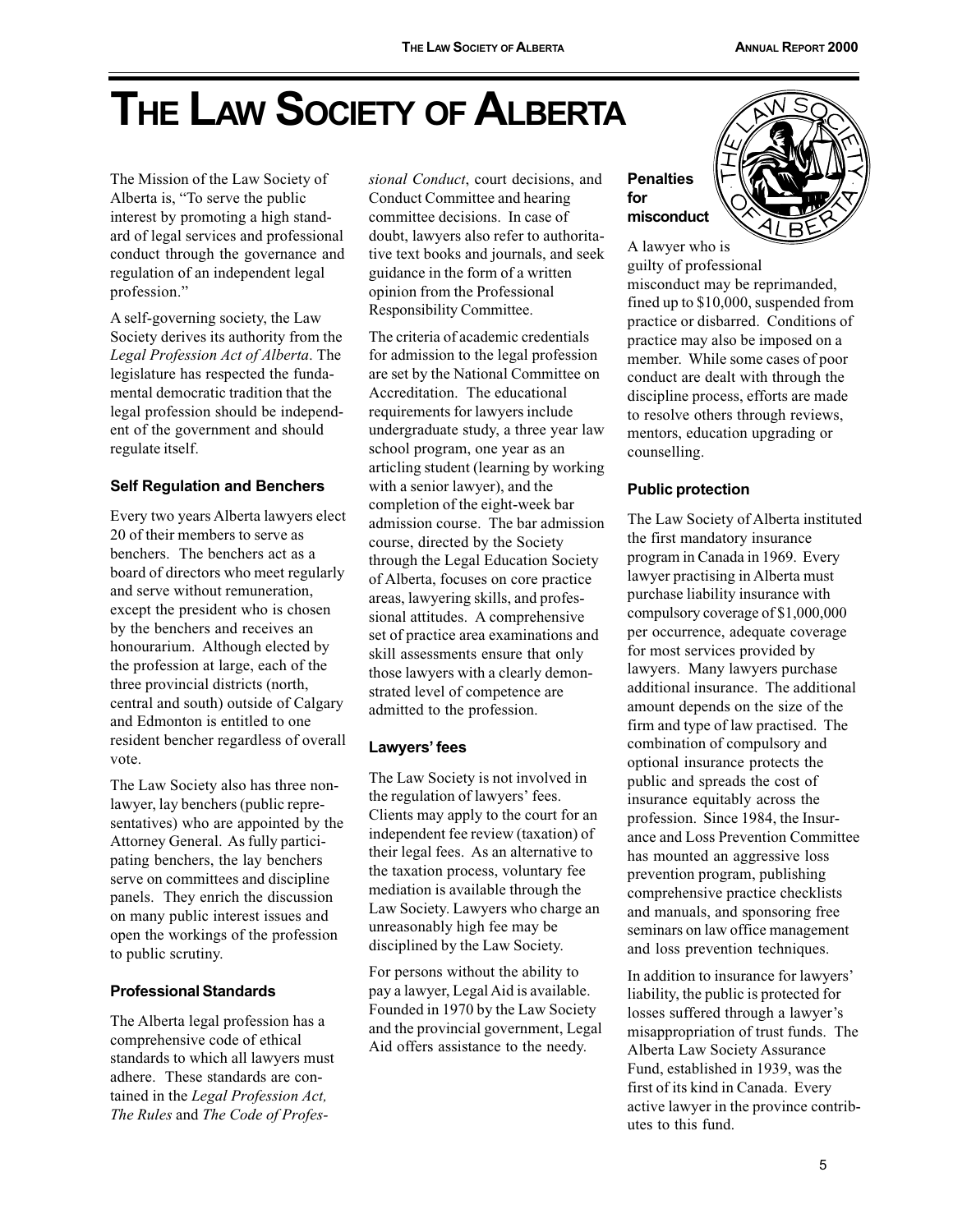#### **Services**

The Law Society of Alberta offers a variety of services to both lawyers and the general public. In addition to those programs outlined elsewhere in this report, the Law Society offers the following:

#### **Office of the Practice Advisor**

Confidential free advice for lawyers is available from practice advisor Barry Vogel,Q.C. and practice management advisor Paul McLaughlin. Barry is available to discuss legal, ethical, and practice concerns and personal matters such as stress and addiction. He also will mediate and arbitrate interlawyer disputes. Paul provides assistance in practice management, automation and office administration, with a focus on the needs of sole practitioners and members practising in smaller settings. Both will travel anywhere in Alberta for meetings with members.

The Office of the Practice Advisor also offers a Mentor Program in family law, criminal law, civil litigation, wills and estates, and real property.

#### **Lawyer Referral Service**

The Law Society of Alberta operates a Lawyer Referral Service to help people find a lawyer to provide the legal services they require. An information service, Lawyer Referral is not connected with Legal Aid, nor does it provide any financially subsidized legal services. To use the Lawyer Referral Service, phone toll free from anywhere in Alberta by dialling 1-800-661-1095 or 228-1722 in Calgary and a lawyer referral operator will answer. After being advised of

the nature of the problem or the areas of law of concern, the operator will provide you with the names and telephone numbers of three lawyers practising in the applicable field of

law. You can then make an appointment with one, two or all three of those lawyers, advising that they were referred by Lawyer Referral. There is no charge for the first half hour interview, after which you can decide whether or not to engage the lawyer at the full fee rate, and the lawyer can decide whether to accept the engagement.

#### **Publications**

The Law Society of Alberta publishes *The Benchers' Advisory* five times annually, and contributes to the publication of the joint Canadian Bar Association *-* Law Society of Alberta *Newsletter*. All publications are available on our website, www.lawsocietyalberta.com or by calling our Central Records Department at (403) 229-4737 or 1-800-661- 9003.

#### *Pamphlets available from the Law Society include:*

\*Buying Your Home: Facts to Know Before you Sign

\*Civil Actions: The Process if You Sue or if You Are being Sued

\*The Criminal Justice System: Your Rights When Arrested or Charged

Have You Planned Your Estate?

Lawyers of Alberta: Serving the Public Interest

Public Relations Suggestions for the Practising Lawyer

\*Reviewing the Conduct of Lawyers

\*Understanding Your Lawyer's Fee

When You Divorce or Separate

Lawyers & Legal Agents/Paralegals/ Legal Assistants

*\* Indicates availability in French.*

#### **RECOGNIZING EXCELLENCE**

#### **Distinguished Service Awards**

Each year the Canadian Bar Association - Alberta Branch and the Law Society of Alberta present special awards in recognition of outstanding contributions made by Alberta lawyers to the community, the legal profession and legal scholarship.

On January 26, 2001, distinguished service awards were presented to five Alberta lawyers in recognition of their outstanding distinguished service. **W.C. Richard Davidson,Q.C.** (Lethbridge)**, Ronald W. Odynski, Q.C.** (Edmonton), and **Gerald W. Pittman,Q.C.** (Calgary) received awards for service to the community; **Joseph P. Brumlik,Q.C.** (Edmonton) received the award for service to the profession, and **Professor Peter J.M.** Lown, Q.C. (Edmonton) received the award for legal scholarship.

The 2002 awards presentaton will be held at a special luncheon at the CBA - AB Midwinter meeting on January 25th at the Calgary Westin Hotel.

#### **2000 Viscount Bennett Awards**

Alberta graduate students **Caroline Cox, Penny Beck** and **Stacy Petriuk** were the recipients of the 2000 Viscount Bennett Scholarships, valued at \$15,000. The scholarships are funded from a trust fund established with a gift from the right Honourable Viscount Bennett,P.C., K.C. The annual awards for post graduate studies in law are presented to individuals with high scholastic abilities who are dedicated to their community and profession, and wish to further their legal education.

*Caroline Cox*,B.A., M.A., LL.B. graduated from the University of Alberta in 1999, articled with the Court of Appeal in Edmonton and was called to the Bar in September.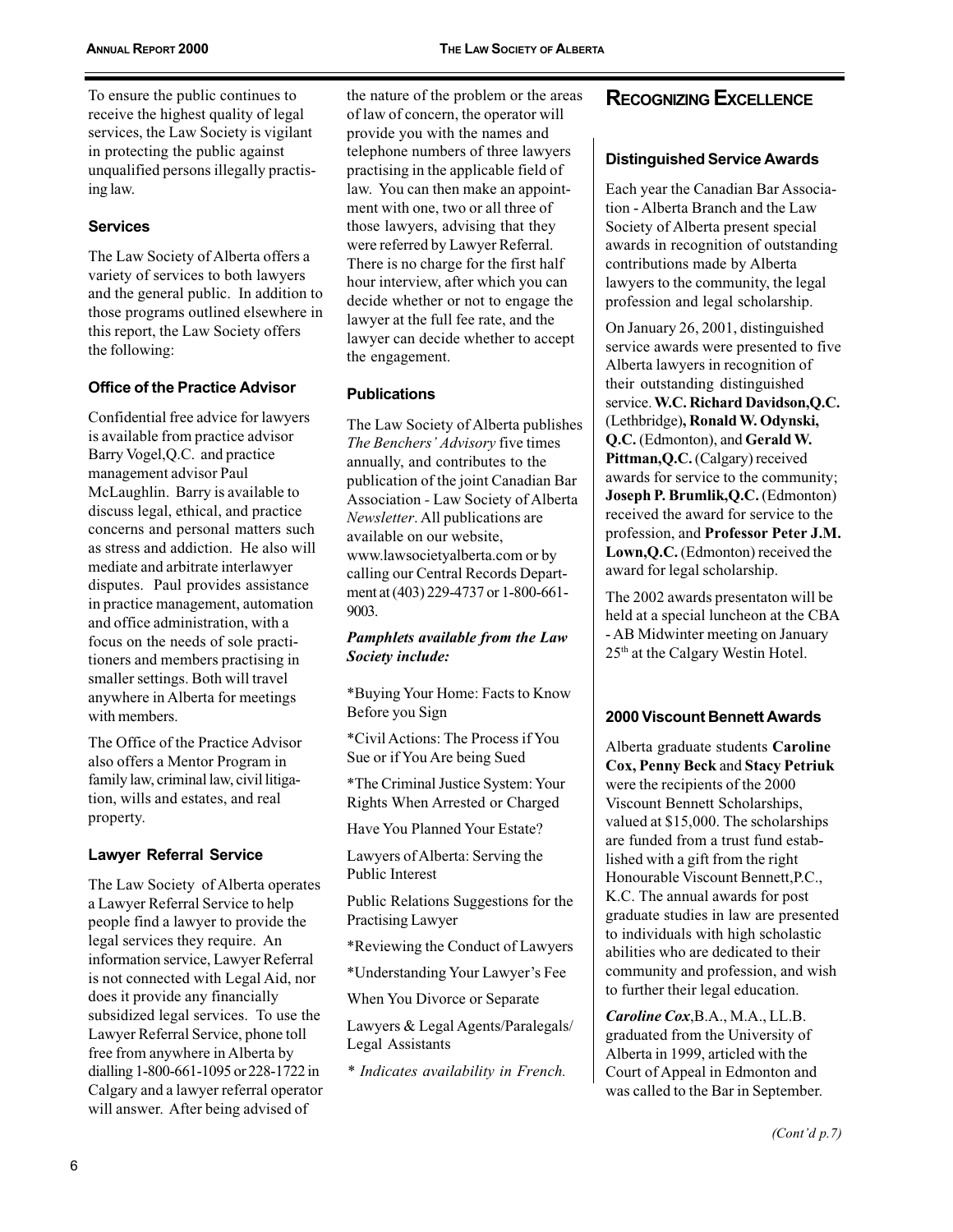| ient at<br>ford University<br>ate level<br>s program, | <b>ACTIVE MEMBERS BREAKDOWN</b><br>(MAY 1, 2001)   |                       |                 |                |                |
|-------------------------------------------------------|----------------------------------------------------|-----------------------|-----------------|----------------|----------------|
| cus on restitu-                                       |                                                    |                       |                 | <b>Male</b>    | Female         |
| VS.                                                   | <b>With firms</b>                                  | Calgary               | 2033            | 1536           | 497            |
| ion from<br>1999, Penny                               |                                                    | Edmonton              | 1391            | 1032           | 359            |
| ved to Alberta                                        |                                                    | Lethbridge            | 92              | 76             | 16             |
| with the Court                                        |                                                    | <b>Red Deer</b>       | 79              | 64             | 15             |
| Court of                                              |                                                    | Medicine Hat          | 42              | 35             | 7              |
| y Tetrault. She<br>n the Masters in                   |                                                    | <b>Grande Prairie</b> | 26              | 22             | $\overline{4}$ |
| ridge Univer-                                         |                                                    | Other                 | 276             | $-218$         | $-58$          |
| ies in the areas                                      |                                                    | Total                 | 3939            | 2983           | 956            |
| l history.                                            | <b>Sole Practitioners</b>                          | Calgary               | 446             | 304            | 142            |
| B. earned her<br>from Queen's                         |                                                    | Edmonton              | 315             | 242            | 73             |
| ated from the                                         |                                                    | Lethbridge            | 15              | 13             | $\overline{2}$ |
| in 1996.                                              |                                                    | <b>Red Deer</b>       | 23              | 19             | $\overline{4}$ |
| n Parlee<br>ed to the                                 |                                                    | Medicine Hat          | 14              | 13             | 1              |
| d joined the                                          |                                                    | <b>Grande Prairie</b> | 7               | 6              | 1              |
| Jensen Shawa                                          |                                                    | Other                 | 154             | 125            | 29             |
| ractised<br>rcial and                                 |                                                    | Total                 | 975             | 722            | 252            |
| urrently a                                            | <b>Corp &amp; Companies</b>                        | Calgary               | 530             | 327            | 203            |
| based Master                                          |                                                    | Edmonton              | 121             | 76             | 45             |
| e University of                                       |                                                    | Lethbridge            | 3               | 2              | 1              |
| ans to focus her<br>e tort law and                    |                                                    | <b>Red Deer</b>       | 4               | $\overline{2}$ | 1              |
| onal law.                                             |                                                    | Medicine Hat          | 1               | 1              | 0              |
|                                                       |                                                    | <b>Grande Prairie</b> | $\mathbf{1}$    | 0              | $\mathbf{1}$   |
|                                                       |                                                    | Other                 | 27              | 19             | 8              |
|                                                       |                                                    | Total                 | 687             | 425            | 260            |
| University of<br>leola Omole                          | <b>Government</b>                                  | Calgary               | 179             | 86             | 93             |
| the University                                        |                                                    | Edmonton              | 407             | 211            | 196            |
| e W. Bernie                                           |                                                    | Lethbridge            | 13              | 10             | 3              |
| rize. The prize<br>b law students                     |                                                    | Red Deer              | 8               | 8              | 0              |
| ociety's former                                       |                                                    | Medicine Hat          | 8               | 6              | 2              |
| elly, Q.C.                                            |                                                    | <b>Grande Prairie</b> | $\overline{4}$  | 3              | $\mathbf{1}$   |
|                                                       |                                                    | Other                 | 25              | 16             | 9              |
|                                                       |                                                    | Total                 | 644             | 340            | $-304$         |
|                                                       | With a sole practitioner                           | Calgary               | 1               | 0              | $\mathbf{1}$   |
|                                                       |                                                    | Edmonton              | 5               | $\overline{c}$ | 3              |
|                                                       |                                                    | Other                 | $\overline{-2}$ | 1              | $\overline{1}$ |
|                                                       |                                                    | Total                 | 8               | $\overline{3}$ | $\overline{5}$ |
|                                                       | <b>Outside of Alberta</b><br><b>Active members</b> | Total<br>Total        | $-340$          | $-266$         | 74             |
|                                                       |                                                    |                       | 6704            | 4832           | 1872           |

Cox is currently a stude Magdalen College, Oxford University in the one year, gradua Bachelor of Civil Laws where she plans to foc tion and conflict of law

Following her graduati Queen's University in  $Beck$ , B.Sc., LL.B. mov and accepted articles v of Queen's Bench, the Appeal, and McCarthy is currently enrolled in Law program at Cambr sity focusing her studi of civil rights and lega

 $Stacy Petriuk$ , B.A., LL. undergraduate degree University, and gradua University of Calgary i Following articles with McLaws, she was call Alberta Bar in 1997 and Calgary law firm, May Solomon, where she pr primarily civil, commer corporate litigation. Cu student in the courseof Laws program at the Cambridge, Petriuk pla studies in comparative remedies and international

#### **W. Bernie Kelly,Q.C. Memorial Prize**

Jason Rohrick, of the U Alberta and jointly, Ad and Mark Maxwell of of Calgary, received the Kelly Q.C. Memorial P is awarded annually to in honour of the Law S secretary, W. Bernie Ke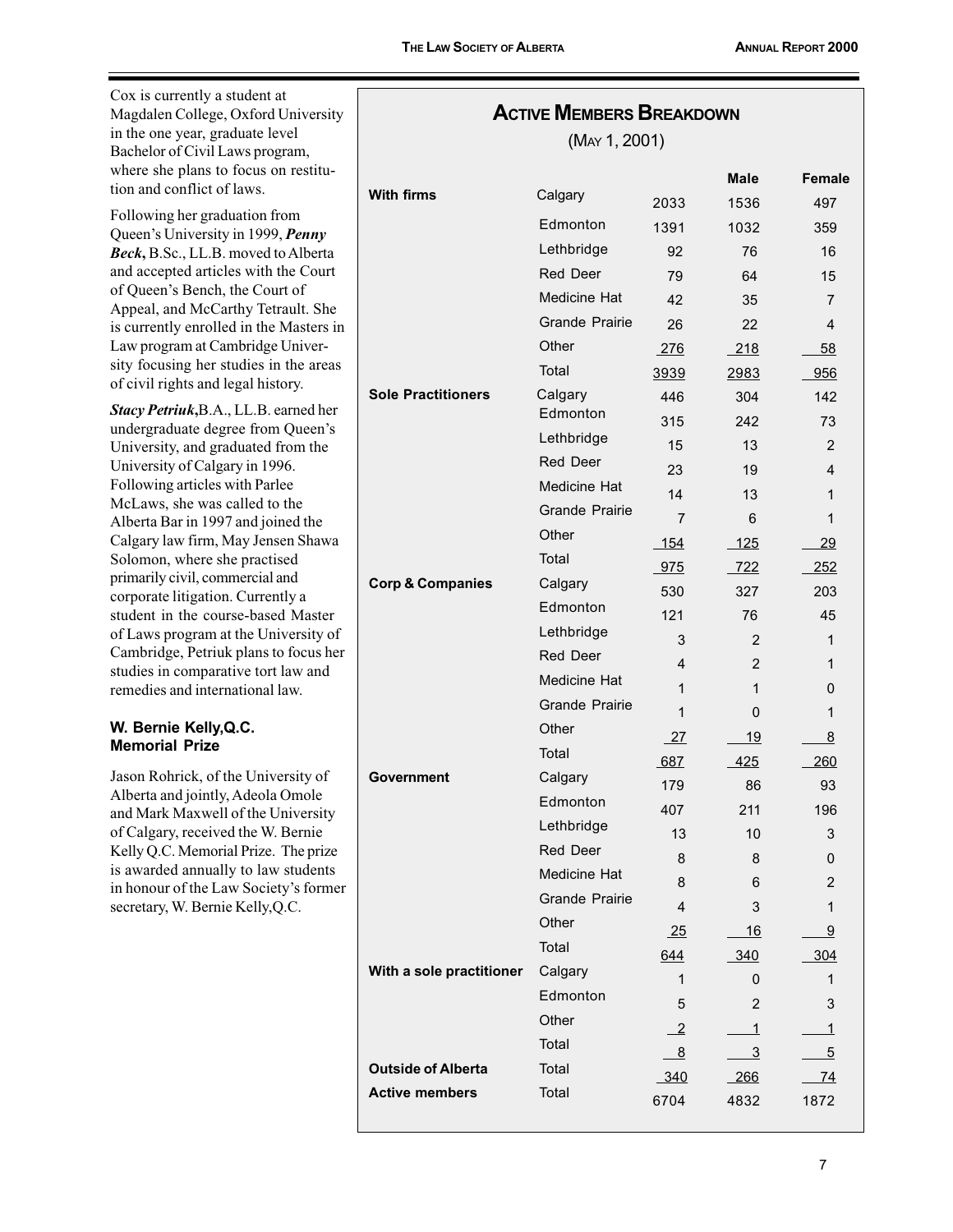# **BENCHERS & OFFICERS OF THE LAW SOCIETY OF ALBERTA, 2000**



(From left, front row) Larry Anderson,Q.C.; Wilfred Willier (lay bencher); Mona Duckett,Q.C.; Peter Freeman,Q.C. (executive director); Alan D. Macleod,Q.C. (president);Eric Macklin,Q.C.(president-elect); Jean McBean,Q.C.; Simon Renouf,Q.C.; Cheryl Gottselig,Q.C.; Douglas McGillivray,Q.C.; (Back row) Barbara Cooper, director of practice review; Jack Watson,Q.C.; Barry Vogel,Q.C. (practice advisor); Kenneth G. Nielsen,Q.C.; Hugh Sommerville,Q.C.; Paul Sharek,Q.C.; Sarah Brickett (director of insurance); Charlie Gardner,Q.C.; Rhonda Ruston,Q.C.; Bryan E. Mahoney,Q.C.; Hugh Robertson,Q.C., (executive director, LESA); Paul McLaughlin (practice management advisor); Alain Hepner,Q.C.; James D. McLeod (deputy secretary); Juliana Toplniski,Q.C., Morris Taylor (lay bencher);Allison MacKenzie (communications director); Micheal Wylie (law dean,U of C); John D. Bascom,Q.C.; Anthony Friend,Q.C.; Don Thompson (deputy executive director)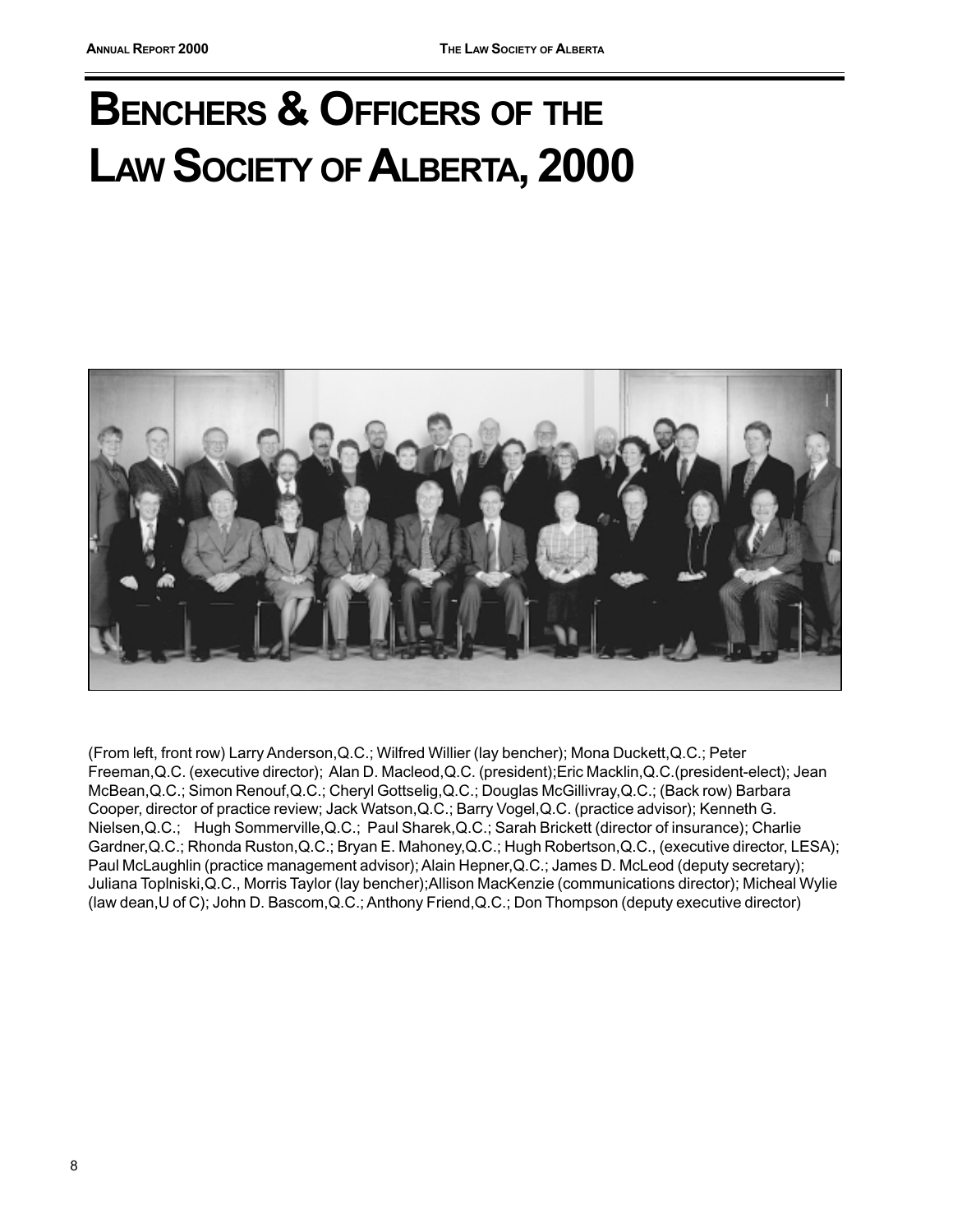# PRESIDENT'S REPORT

*by Alan D. Macleod, Q.C., president*

During the past year, the benchers met eight times and the executive committee met nine times. It is my pleasure to report on the highlights of the work undertaken on your behalf during 2000.

#### **Administrative changes**

Our executive director, Peter Freeman Q.C. announced his intent to retire effective June 2001 after 13 years of service. As a result we conducted an extensive search which culminated with the hiring of Don Thompson as deputy executive director. The benchers intent was that Don would succeed Peter in due course, an event which took place as scheduled on June 31, 2001. Don's expertise includes 16 years with the Law Society of British Columbia as deputy executive director.

#### **Formation of the Law Societies of Western Canada**

The practice of law is undergoing dramatic change. Technology, NAFTA and the WTO have all contributed to erasing borders, whether they be provincial, national or global. And while geographical and professional borders are disappearing, technological advances are revolutionizing the ways in which we communicate and practice law.

What does this mean for law societies and their members? In what ways can law societies cooperate and work together to improve regulation in the public interest and to anticipate the fast moving dynamics facing the legal profession? At our June convocation representatives of the law societies of British Columbia, Saskatchewan and Manitoba joined us for an intensive exploration of these issues.

During those discussions we all agreed there are areas where we can benefit from collaboration with the western law societies, most notably in education, mobility and competency standards. Since that first meeting in June, the Law Societies of Western Canada have met a number of times to discuss areas of commonality and measures that can be implemented to facilitate the practice of law in this changing environment.

#### **Mobility**

As a result of collaboration with the western law societies an important change has been made to the mobility rules which govern interjurisdictional practice. The present 10-20-12 rule (ten matter, twenty days over twelve months) has been expanded to an unlimited number of matters for up to six months in any one year. This is another step toward what we hope will be an ability on the part of our members to practise in a seamless way throughout western Canada.

#### **The Western Torrens Project (Real Estate Conveyancing Project)**

The Western Torrens Project is a joint response of the western law societies to the many changes in the residential real estate and conveyancing marketplace within which lawyers provide legal services to the public. The project provides a refined and restructured residential real estate practice which expedites the conveyancing process for lenders, provides consumers with continued access to independent legal advice and will ensure the integrity of the Torrens land registration system is preserved. This new conveyancing process improves the ability of lawyers to process residential real



estate transactions safely, efficiently, and in a consistent manner across the four western provinces.

Significant consultation with the members has taken place on this initiative including town hall meetings across the province and *Benchers' Advisory* updates requesting member input.

#### **Contingency fees**

The new rules relating to contingency fees became effective May 1, 2000. These rule changes, which were the result of significant consultation with the membership, are available for your review on our website www.lawsocietyalberta.com.

#### **Articling guidelines**

At the April 2000 convocation the benchers passed new rules governing the procedures for the recruitment of articling students. The benchers approved the rules in response to complaints received from practitioners, law students and the law schools. The rule changes were made following a long period of consultation with the membership which included *Benchers' Advisory* articles, town hall meetings and a consultative subcommittee consisting of practitioners, law school administrators and Law Society representatives. To review the articling recruitment guidelines please visit our website, http:// www.lawsocietyalberta.com/ whats new/new apr4 recruit.asp.

#### **Electronic credentialling**

We continue to work with the Law Society of British Columbia on an electronic credentialling program. It is our expectation that eventually an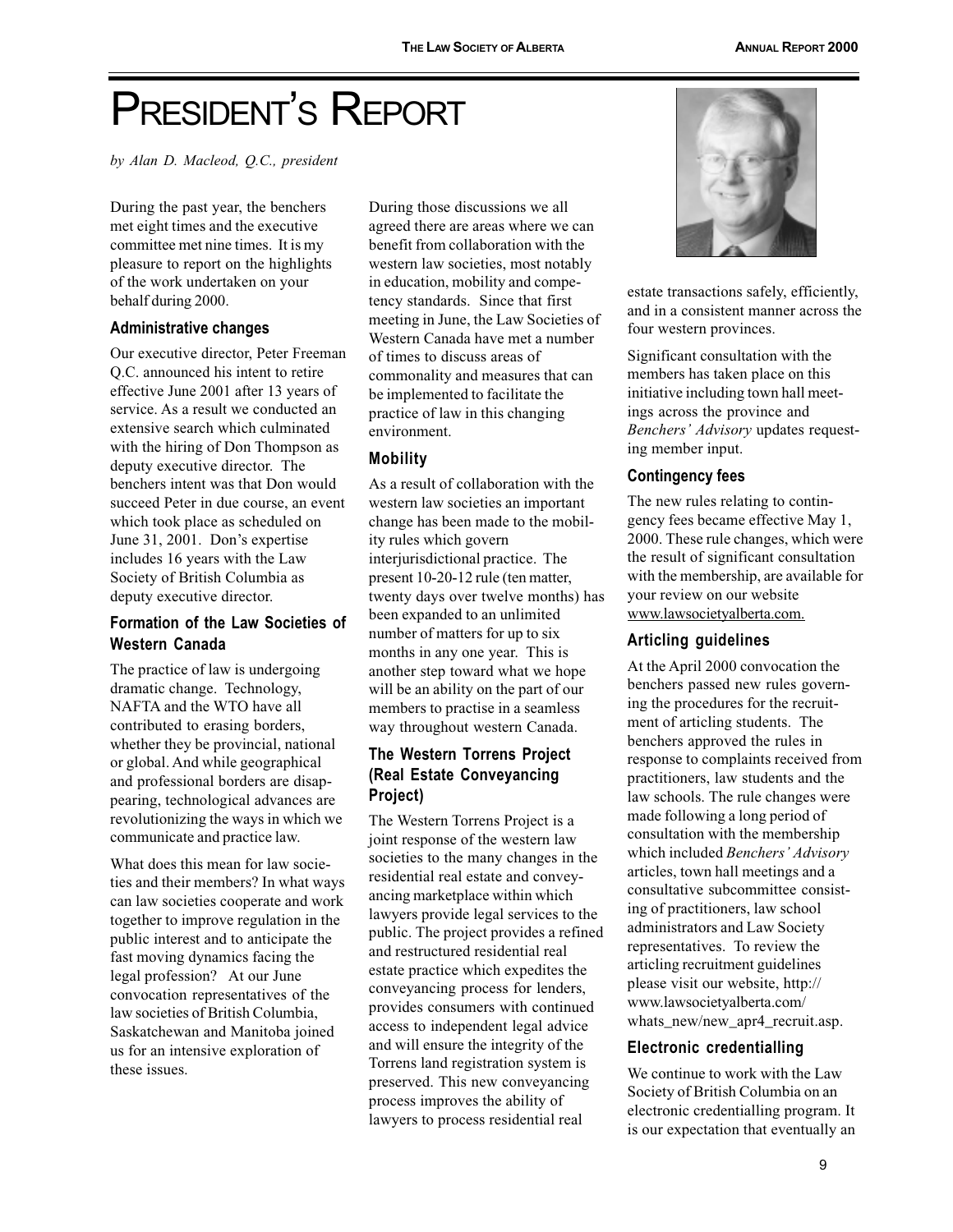#### **Legal Aid negotiations**

This year, following intensive negotiations, the notional hourly rate paid to members of the legal aid bar was increased. Effective October 1, 2000, the hourly rate which had been set at \$61 since 1991, rose to \$70 per hour. This rate increased to \$72 effective April 1, 2001 and will continue to increase a further \$2 per hour on subsequent anniversaries until April 1, 2002, when the rate will reach \$80 per hour.

In addition, the structure of legal aid is being reorganized so that there will be a new governance model for the Legal Aid Society with directors appointed by Alberta Justice and the Law Society of Alberta, the latter appointing the majority. The governance model includes a new mechanism for determining legal aid compensation for the private bar. This should allow the Law Society to avoid acting in effect as a bargaining agent for lawyers, which will in turn enable the Society to advocate to government for increased access to justice for those who cannot afford representation without the appearance of self interest.

Legal Aid has also initiated the family law pilot project, which provides staff counsel to those needing assistance on family law matters in Calgary, Edmonton, or Red Deer.

#### **Multidisciplinary practices (MDPs)**

Over the past decade the big five accounting/consultancy firms have moved steadily into the delivery of legal services. This has created intense pressure upon law societies to create a structure which allows multi disciplinary practise between lawyers and other non lawyer professionals, however, the Law

Society must preserve its ability to effectively regulate the provision of legal services to the public. An independent legal profession is only possible if all those involved in the delivery of legal services are accountable in a meaningful way to the law society, whether it be in Alberta, Nova Scotia or anywhere else. A law firm controlled by non lawyers is obviously not accountable.

For these reasons, following significant debate, consultation and consideration, the benchers decided that multi disciplinary practices are permitted only if controlled by lawyers. With respect to captive firms, they are lawyer-only partnerships and we expect them to continue to follow the Law Society rules and the Code of Conduct, as we expect all members to do.

The Society continues to explore the idea of regulating firms. *The Legal Profession Act* permits the Law Society of Alberta to make rules with respect to the duties of law firms and accordingly, we have come authoritative basis for taking jurisdiction over firms in addition to our individual members. Indeed we do so with our trust accounting rules and with the rules governing student hiring.

#### **Rules of Court**

The Alberta Law Reform Institute (ALRI) has agreed to coordinate a review of the Rules of Court as a new project. Our Rules have served us extremely well over the last 35 years or so, but the many amendments have made them voluminous, and in the view of many, somewhat cumbersome. ALRI has committed to extensive stakeholder consultation, and has undertaken this project with a view to simplification of the Rules and compatibility with other jurisdictions.

#### **Government relations**

During 2000, the benchers continued to foster and maintain a harmonious working relationship with the provincial government. Deputy Minister Paul Bourque, Q.C., attended alternate benchers convocations during which he addressed emergent issues of common concern and answered questions put forth by the benchers on behalf of the membership. Throughout the year, members of the executive met with the Minister of Justice and Attorney General Dave Hancock, Q.C., on a regular basis. A wide range of issues was discussed at these meetings and these discussions were frank and congenial.

#### **The Year of the Volunteer**

2000 was the year of the volunteer. The Law Society of Alberta depends on the efforts of more than 200 volunteers who served on Law Society committees. Volunteers enable the Law Society to fulfil its statutory obligations, and to develop and maintain programs designed to promote the competent provision of high quality legal services to the public. Across Alberta, legal organizations such as the Legal Education Society of Alberta, Calgary Legal Guidance, the Bar Admission Program and the Legal Resource Centre continue to provide valuable services at minimal cost as a direct result of the efforts of volunteers.

#### **In conclusion**

I would like to thank all the Benchers, committee members and Law Society staff for their unparalleled contributions of time and energy during 2000.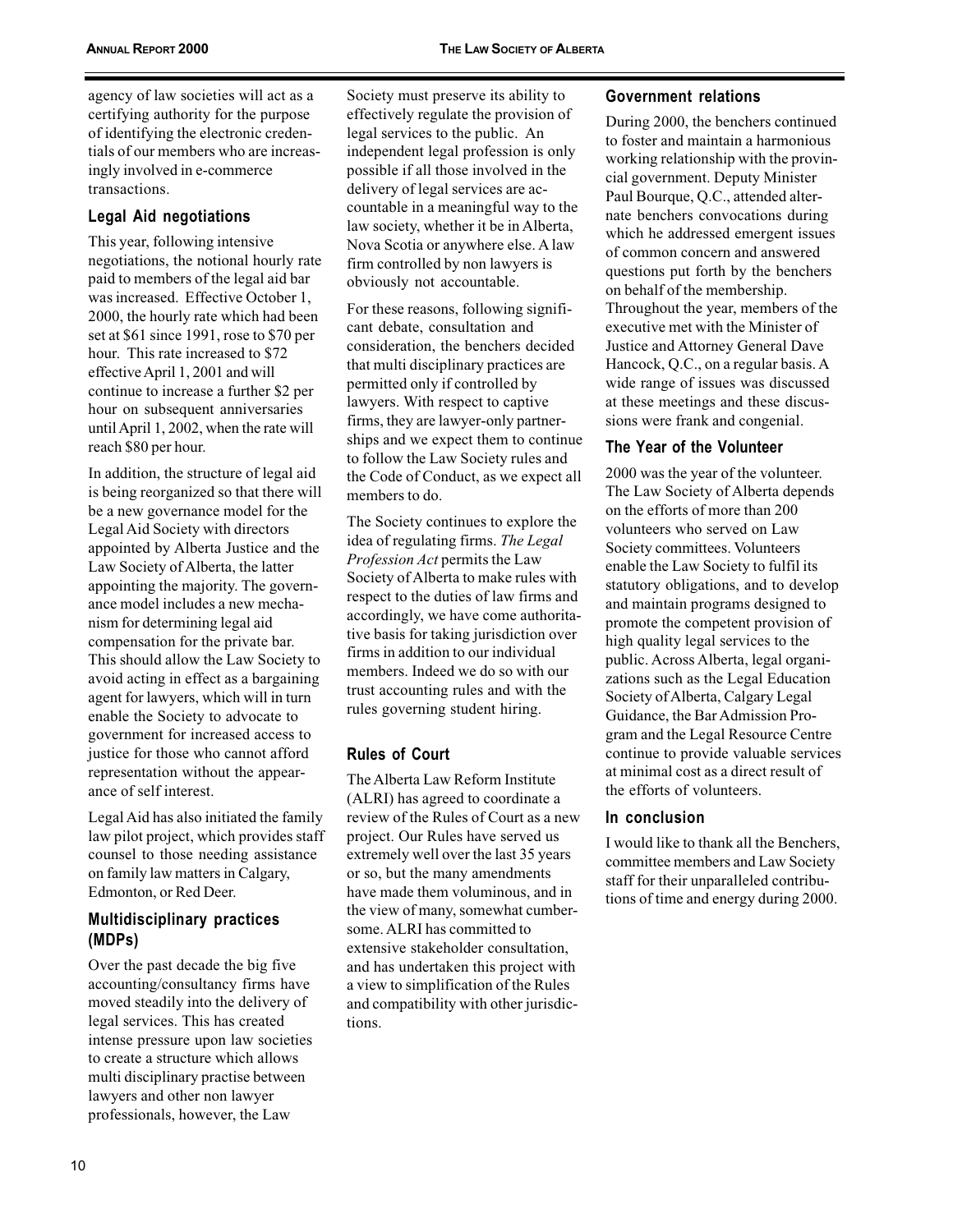### **THE LAY BENCHERS -** *APPOINTED IN THE PUBLIC INTEREST*

Appointed by the Minister of Justice for a two-year-term, lay benchers safe guard the public interest and ensure that the views of the public are considered on issues of public concern. Being a lay bencher requires active participation in the many duties of the Society, including participation on Conduct Hearings, Assurance Fund Claims, Conduct Panels and convocations as well as membership in a large variety of the Society's standing committees.

Yvonne Stanford was appointed as lay bencher in January 2000. Ms. Stanford's many professional and community activities have included director of the Canadian Mental Health Association, Calgary; program director of the YWCA, Calgary; accountant and internal auditor, Dome Petroleum; president of the board, Women's Centre of Calgary; Alberta representative to the National Action Committee on the Status of Women; and working membership with community organizations such as the Calgary Coalition

for Equal Access to Education, the Committee on Race Relations, and the Dignity Foundation. During 2000 Ms. Stanford



served on the finance, appeal, practice review, unauthorized practice, audit and gender, equity and equality committees.



Appointed as a lay bencher in January 1998, and reappointed in January 2000 to a second term, Morris Taylor is the presi-

dent of MTR Consultants Ltd., in Edmonton. This firm specializes in thoroughbred and harness racing in

Canada and the United States, providing expert assistance to the legal profession through the Philadelphia Company, Technical Advisory Service for Attorneys. Mr. Taylor served as a member of the appeal, communications, conduct and finance committees during 2000.

Retired High Prairie probation officer and active community volunteer, lay bencher Wilfred Willier worked for



Alberta Justice and the Solicitor General for 30 years. First appointed as a lay bencher in 1998, Mr. Willier was reappointed in January 2000 to a second two year term. Mr. Willier was a member of the finance, practice review, unauthorized practice and gender, equity and equality committees.

### **MESSAGE FROM THE LAY BENCHERS**

#### *by Yvonne Stanford, Morris Taylor, and Wilf Willier*

It is our pleasure to report on our experience as lay benchers during 2000.

Since lay benchers are government appointees, one might think the position would be honourary with little input, but nothing could be further from the truth. From the day of our appointment, each of the us has become involved with the innermost workings of the Law Society, serving on committees,

attending meetings and contributing our voices to the decision making process.

Each bencher, whether appointed or elected, must review their background and decide which areas of the Law Society of Alberta could best gain from their expertise and experience. Lay benchers sit on many of the Society committees including conduct, appeals, finance, professional responsibility, communications, etc. In addition under Alberta law, lay benchers are required to sit on hearing appeal panels whether an

appeal from a Law Society member or a member of the public contesting a ruling. As lay benchers, we bring a public, non lawyer perspective to the process, which ultimately allows us to offer insights into the view of matters from a public perspective.

In our experience the Law Society of Alberta continually strives for openness in its hearings and processes. We continue to be impressed with the dedication and commitment of the benchers.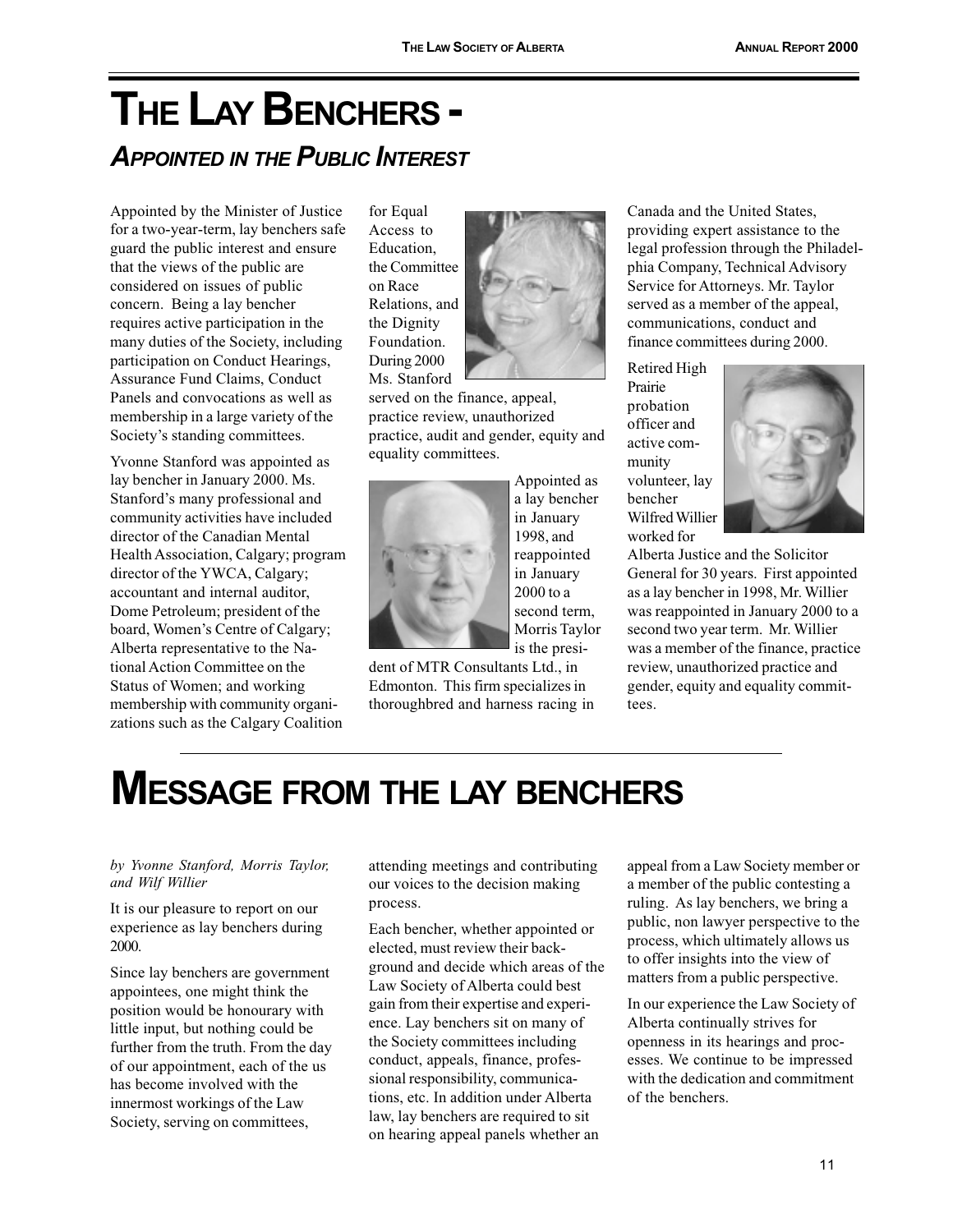

*Eric Macklin (C) N.F. Wm. Picard (VC) C.D. Gardner S. Renouf J. Madsen M. Taylor M.E. Barroll Wm. L. Hunter C.E. Wood A.G. Young G. Price Peter Freeman, LSA Allison Mackenzie, LSA*

### **COMMUNICATIONS COMMITTEE**

*by Eric Macklin,Q.C., chair*

The Communications Committee promotes communication between the Law Society, its members and the community at large, and informs the public about the profession and the practice of law. I am pleased to report on the committee's work during 2000:

#### **Publications**

The Law Society produces a variety of publications targeted at informing and educating the legal profession and interested members of the general public. Our primary newsletter, *The Benchers' Advisory*, informs members of news relating to the legal profession, and the practice of law. The Law Society also assists in the funding of *The Newsletter*, a joint publication with the Canadian Bar Association.In addition, the Law Society prints and distributes, on a cost recovery basis, a series of consumer information brochures which provide basic information about different areas of law.

#### **Media Guide**

Each year the Law Society of Alberta and the Canadian Bar Association - Alberta Branch co-sponsor the Media Guide. This booklet assists the media in finding appropriate representatives of the profession to field their inquiries.

#### **Website Management**

Our web site, www.lawsocietyalberta.com has emerged as our primary communication tool with Alberta lawyers and the general public. During 2000 we continued to refine and expand the web site to provide additional comprehensive information.

#### **Creation of a 30 year member recognition award**

Lawyers play an increasingly important role in our complex society, yet often the contributions made by members of the legal profession to the community go unnoticed. There are many members of the Law Society of Alberta who spend their careers efficiently assisting clients and their communities yet their efforts go largely unrecognized. In light of this, the Communications Committee recommended the benchers expand the Society's Award and Recognition Program to include an award in recognition of members of the Alberta Bar who have accumulated 30 or more years of service to the community as an active member of the Law Society of Alberta.

The benchers approved of this expansion to our awards program and in April, 30 Year Member Recognition Awards were sent to 400 active members of the Law Society of Alberta. The award consists of a gold lapel pin engraved with the Society's logo and a congratulatory letter from the president.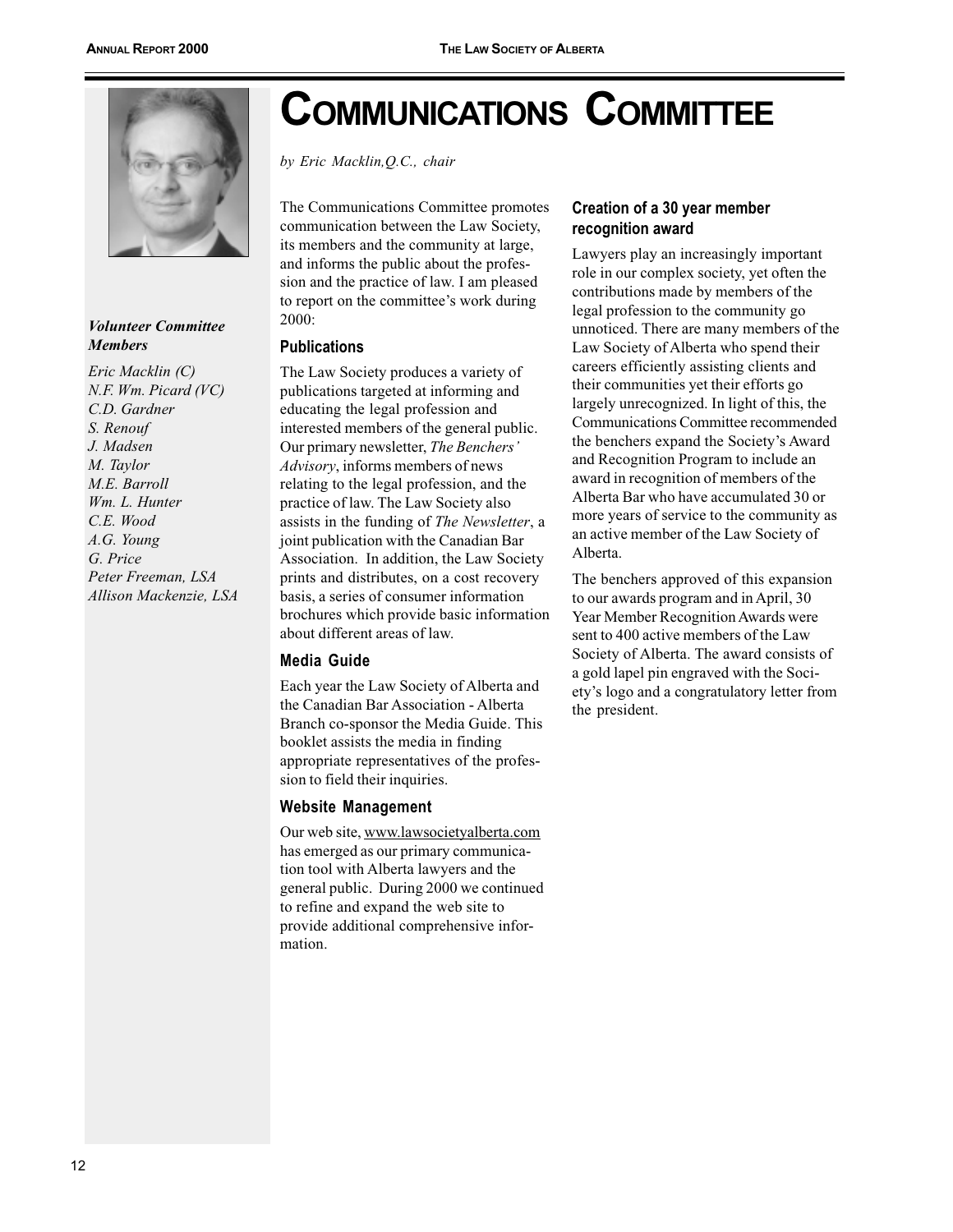# **CIVIL PRACTICE ADVISORY COMMITTEE**

*by Douglas McGillivray,Q.C., chair*

The Civil Practice Advisory Committee has had a very busy year. Included in the projects worked upon have been: a submission concerning a court annexed mediation in all civil matters; a submission to and participation in discussions with ALRI concerning class action proceedings; a submission to the Court of Queen's Bench Internal Rules Committee respecting proposed changes to the very long trial practice note and the case management practice note; and a submission to the Alberta Court of Appeal relative to the proposed appeal rules pilot project.

The committee joined with the Court of Queen's Bench in town hall meetings in Edmonton and Calgary where the revised Expert Rules, the revised Discovery Rules and the proposed revised Case Management and VLT Practice Notes were discussed. The committee attended meetings with the Court of Appeal and Court of Queen's Bench where many trial issues were discussed as well as the court's role in the Law Society's civility initiative.

The Law Society's participation in each of the foregoing projects has been a significant factor in the development of final reports and in significant revisions being made to certain of the Rules of Court projects.

# **CRIMINAL PRACTICE ADVISORY COMMITTEE**

#### *by Mona Duckett, Q.C., chair*

This committee deals with issues confronting criminal law practitioners. The committee met twice by video conference and once by teleconference this year.

Two issues discussed by the committee which led to the formation of subcommittees included the development of a protocol regarding the execution of search warrants at law offices and the use of disclosure material by defence counsel. This work continues.

The search warrant subcommittee met with representatives of both provincial and federal governments to discuss the drafting of a protocol when a law office is searched, similar to that in use in British Columbia. On recent occasions, the Law Society had been advised that a law firm was to be searched, which allowed us to have counsel available on site to ensure that execution went smoothly and privileged materials were dealt with properly. However, we hope that a more formal and clear protocol can be negotiated. Discussions are ongoing despite the constitutional validity of s.488.1 of the Criminal Code, being before the Supreme Court of Canada.

The issue of defence use of disclosure materials resulted in considerable debate as to what, if any role the Law Society should have in the matter and the subcommittee continues to consider the subject.

Other issues discussed by the committee included Bill C-22, a new Money Laundering Act, which resulted in an *Advisory* article being published about the reporting requirements lawyers will potentially face. As well, the committee considered the actions of legal agents, Legal Aid, The Alberta Community Justice Policy, The Police Act Review, Court of Appeal proposed limitations on the time for oral argument, pre-trial conferences in Youth Court and proposed changes to the Queen's Bench bail procedures.

Criminal practitioners are invited to bring matters of general concern to the committee for discussion.



*Volunteer Committee Members*

*D. A. McGillivray(C) J. E. Topolniski (VC) R. K. Ruston T. D. Hamill E. A. Johnson R. J. N. Gilborn J. D. Holmes H. Madill J. A. Middleton G. W. Sharek D. J. Lowe E. F. Macklin E. L. Bunnell Mr. Justice Paul Belzil P. L. Freeman, LSA D. Thompson, LSA L. MacDonald, LSA*



*Volunteer Committee Members*

*M. T. Duckett (C) W. Willier G. Davies E. A. Hughes B. Hartridge B. McLaren K. McLeod A. Ouellette L. Stevens L. MacDonald, LSA D. Guenter, LSA J. Rothery, LSA*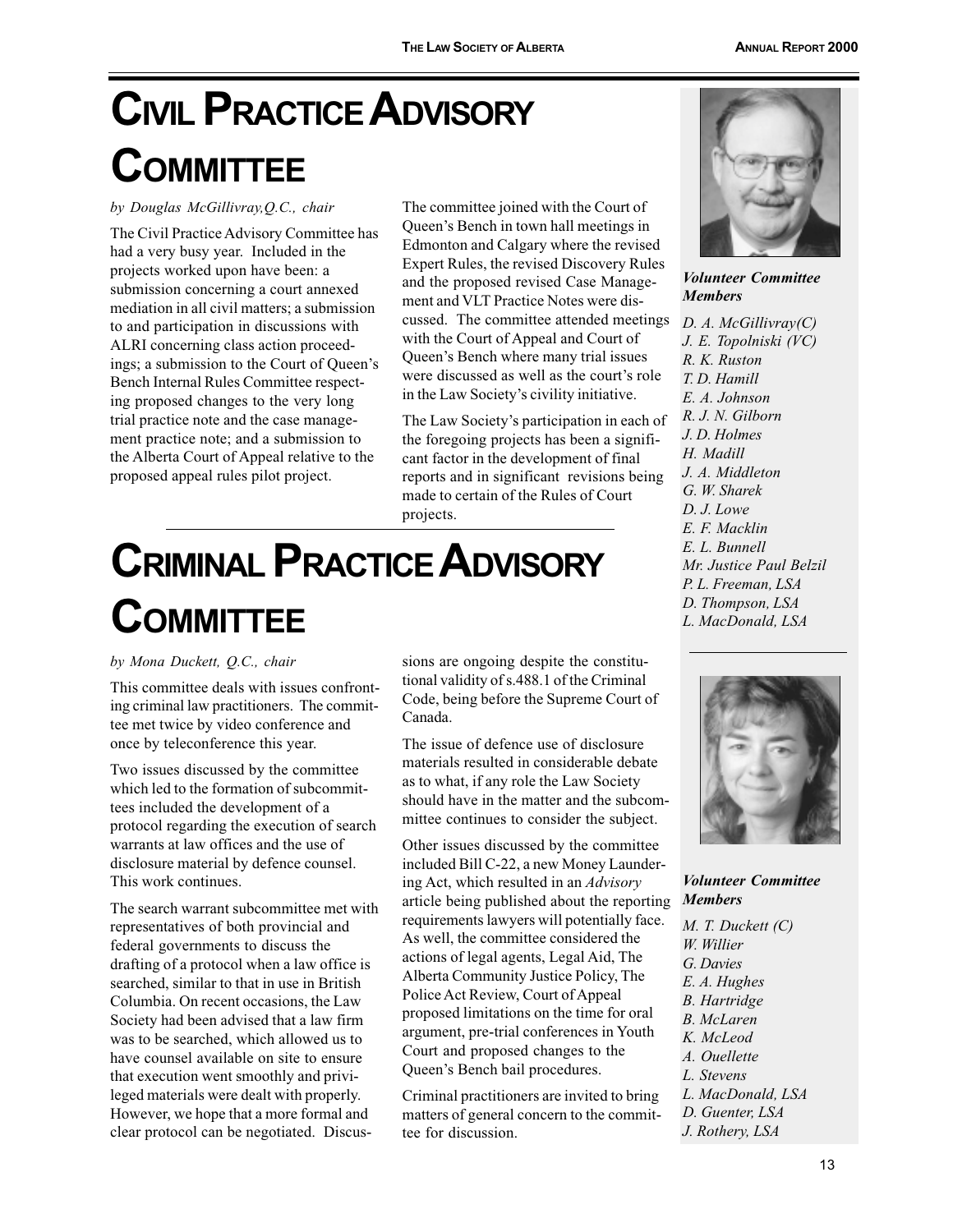

*K. G. Nielsen (C) A. Hepner (VC) L. A. Anderson C. D. Gardner D. A. McGillivray N. F. Wm. Picard H. D. Sommerville M. Taylor J. E. Topolniski E. L Bunnell W. Willier J. E. Davison B. J. Larbalestier R. J. O'Gorman J. (Jim) S. Peacock B. K. Rattan R. W. Rand S. M. Shawa R. W. Wilson L. MacDonald, LSA J. D. McLeod, LSA I. MacEachern, LSA D. Guenter, LSA D. Hutchinson, LSA*

### **CONDUCT COMMITTEE**

#### *by Ken Nielsen, Q.C., chair*

There were a number of developments over the last year both from a legislative and procedural perspective that are relevant to Law Society discipline matters.

Section 80 of the *Legal Profession Act* was amended to provide for the automatic suspension of a member who is imprisoned or is serving a conditional or intermittent sentence of imprisonment and during any period of parole. This automatic suspension is applicable whether the conduct of the member giving rise to the sentence has been subject to previous or other proceedings under the Act and whether a suspension order has been previously made in respect of the member. This amendment ensures that no member who is serving a sentence, of any form, is permitted to practice law.

Section 60 of the *Legal Profession Act* was amended so as to streamline the procedures applicable with respect to interim suspensions of members. Guidelines were developed to outline the procedures to be followed in seeking interim suspensions.

A subcommittee was struck to review the obligations of the Law Society to provide disclosure to members involved in disciplinary proceedings. The Pre-Hearing Guide was amended to outline, in greater detail, the obligations of Law Society counsel to disclose information to the defence. The guidelines established follow, in a general fashion, the disclosure obligations in criminal proceedings. Members facing discipline issues are entitled to receive all relevant evidence so as to enable the member to make full answer and defence in the proceedings and for no other purpose. The guidelines were developed so as to protect the privacy and confidentiality of individuals providing information to the Law Society with respect to disciplinary proceedings.

The benchers adopted Rule 90.1 to institute mandatory pre-hearing conferences. In many situations, significant delays and difficulties were being encountered in the scheduling and conduct of hearings once charges had been directed. Often, procrastinators had an advantage in the Law Society discipline process. Pursuant to Rule 90.1, once a charge is directed against a member, a pre-hearing conference is scheduled to deal with all pre-hearing matters. The pre-hearing conferences will continue until the matter is set for a hearing.

Often, members facing disciplinary proceedings are represented by counsel on a pro-bono basis. The Law Society maintains a list of pro-bono counsel. Over the last year, attempts have been made to update the pro-bono counsel list. Members who are prepared to act on a probono basis are encouraged to advise the Law Society of their willingness to act for members facing disciplinary proceedings.

The legislative and procedural amendments referred to herein were pursued in an attempt to streamline and expedite the discipline process. The Conduct Committee and the Conduct Department had a very busy year and I wish to take this opportunity to thank the non bencher and bencher members of the Conduct Committee and all staff in the Conduct Department for their assistance and hard work over the past year.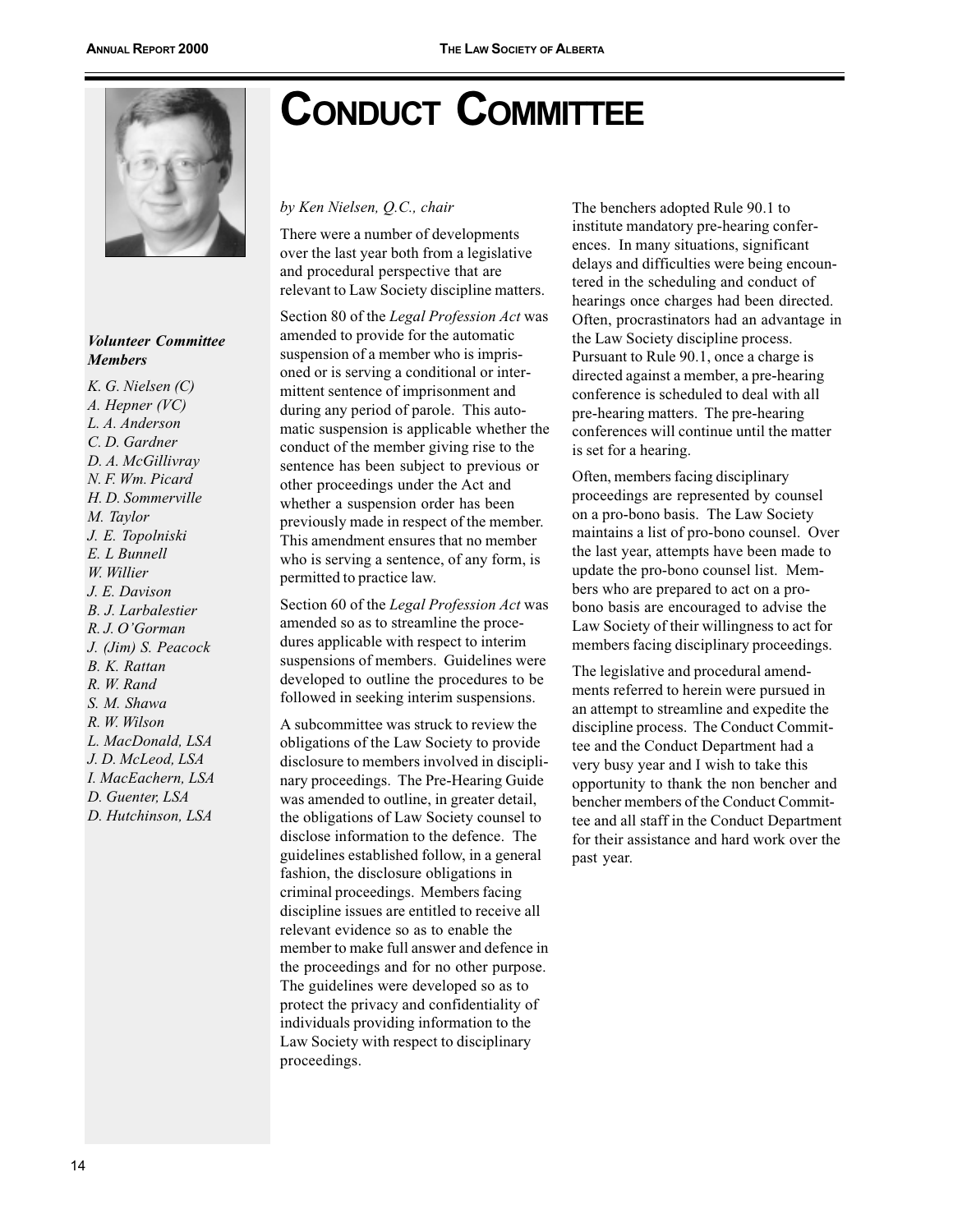#### **Comparative Conduct Department Statistics for 2000 and 1999**

| <b>Process</b>                                         | <b>2000</b> | 1999  |
|--------------------------------------------------------|-------------|-------|
| Complaints and enquiries received <sup>1</sup>         | 3,807       | 3,977 |
| Referred to senior complaints coordinator <sup>2</sup> | 48          | 59    |
| Opened as formal complaints (S.51 LPA)                 | 132         | 197   |
| Public complaints                                      | 46          | 93    |
| Lawyer complaints                                      | 34          | 41    |
| LSA generated complaints                               | 52          | 63    |
| Disposition of formal complaints by administration     |             |       |
| Dismissed                                              | 59          | 68    |
| Directed to investigation by deputy secretary          | 13          | 23    |
| Referred to conduct committee panel for further review | 92          | 75    |
| <b>Disposition of Conduct Committee Panels</b>         |             |       |
| Directed to investigation                              | 0           | 1     |
| Directed to mandatory conduct advisory <sup>3</sup>    | 30          | 19    |
| Directed to Practice Review Committee                  | 19          | 4     |
| Directed to hearing                                    | 40          | 40    |

*1 Initially dealt with by complaints resolution officers (lawyers)*

*2 Referred after unsuccessful attempts at resolution and dealt with by letter advising that complaint does not disclose evidence of unethical conduct.*

*3 A mandatory conduct advisory (MCA) is a meeting between a bencher and the lawyer to deal with deficiencies in lawyer's conduct which does not constitute conduct deserving of sanction. A successful MCA results in dismissal of the complaint.*

#### **2000 Complaints and Enquiries by Area of Practice**



*Other includes administrative law, bankruptcy, builders liens, civil liberties, condominium litigation, driving and traffic offences, immigration, insurance, intellectual property, young offenders, labour and employment, landlord and tenant, professional malpractice, oil, gas and mining, securities, taxation, wrongful dismissal, Dependent Adult Act/ EPA, foreclosures, workers compensation, miscellaneous and not specified.*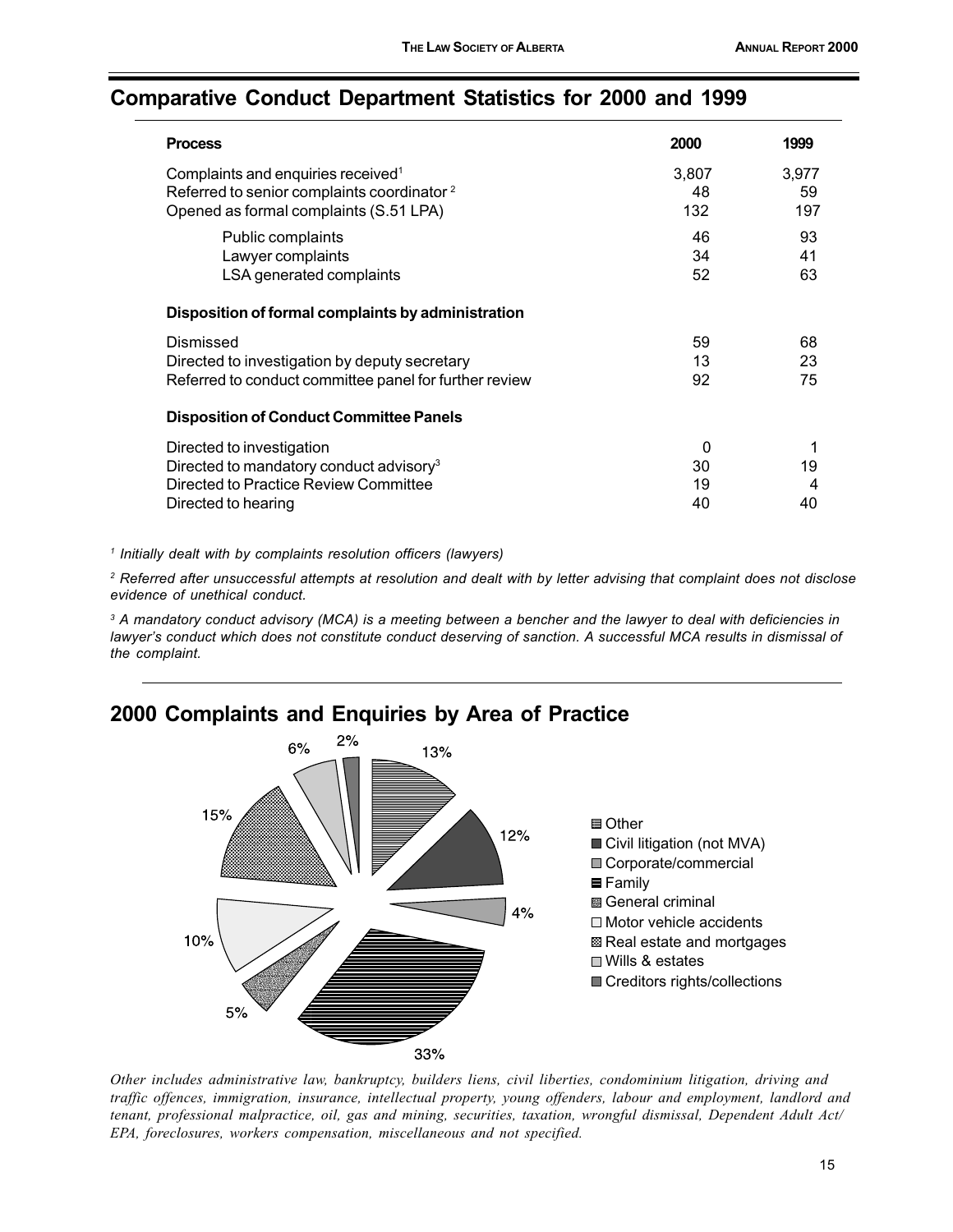

*C. C. Gottselig(C) D. J. Stratton (VC) A. Hepner C. D. Gardner S. Bodie G. A. Campbell J. D. Coulter A. J. Hladyshevsky H. M. Kay D. D. McMullen D. R. Spackman B. F. Romanko M. F. Swanson M. Whitt P. L. Freeman, LSA D. Thompson, LSA*

#### *Electronic Commerce subcommittee*

*D. R. Spackman(C) C. C. Gottselig A. J. Hladyshevsky G. Ho J. J. Ruitenschild M. Whitt (BM Nov. 2000) P. L. Freeman, LSA*

# **CORPORATE AND COMMERCIAL ADVISORY COMMITTEE**

#### *by Cheryl C. Gottselig, Q.C., chair*

Electronic signatures, once again, dominated the activities of the Corporate and Commercial Advisory Committee during the year 2000. Dale Spackman, Q.C. as chair of the sub-committee on electronic commerce, continued to play a key role in this Law Society's participation in the national initiative sponsored by The Federation of Law Societies of Canada. All of this activity culminated in the passing of a resolution at our February convocation, which committed The Law Society of Alberta to participate in Juricert and to commit, approximately, \$50,000 per year for the next four years.

Electronic communication is a part of life and the Law Society must provide the tools which will allow lawyers to practice safe and secure communications over electronic digital public networks. The tool to be provided by Juricert is digital identity which will verify a lawyer's identity. This national initiative will provide us with a method whereby lawyers' signatures across Canada can be authenticated. The Law Society has a traditional role as a credentials issuer. This step forward will allow it to certify electronic identities. This matter will be further advanced at the Federation's meeting in February, 2001.

Under the excellent guidance of Andrew Hladyshevsky, Q.C., a meeting was held with MLA Pat Nelson in January 2000, which resulted in the amendment of Section 42 of the *Business Corporations Act* and the adoption of the subsequent regulations. Further amendments to the *Business Corporations Act* are being considered and will be proposed to the government in 2001.

It was confirmed that our present insurance coverage will provide coverage to members who provide electronic corporate registry services to clients.

Extensive discussion was held with regard to money laundering legislation and we hope to provide to members some suggestions with regard to how that Act should be dealt with in one's everyday practice.

A sub-committee of the Corporate and Commercial Advisory Committee and the Professional Responsibility Committee was struck in November, 2000. That committee, under Martin Kay, Q.C., has met on several occasions and has provided a report to the Professional Responsibility Committee. That report has yet to be reviewed by the Corporate and Commercial Advisory Committee. A law firm has asked the Law Society to take a position on requests being made to lawyers by accounting firms to sign confidentiality agreements intended to prevent the lawyers from disclosing the legal concepts and structures underlying tax plans supposedly developed and being promoted by the accounting firm. When this report has been fully reviewed, it will then be discussed by the benchers a convocation and a report will be given to the membership.

Denise McMullen has been appointed chair of a sub-committee to determine whether a recommendation should go forward to the provincial government to enact ULC legislation in Alberta.

The tireless work of each of the members of this committee is inspirational. The application of new technologies to the practice of law will continue to be a leading challenge in the future. The Corporate and Commercial Advisory Committee is in the forefront and dealing with government and their institutions to ensure that the ethical duty we have to practice safe and secure communications over electronic public networks will be ensured.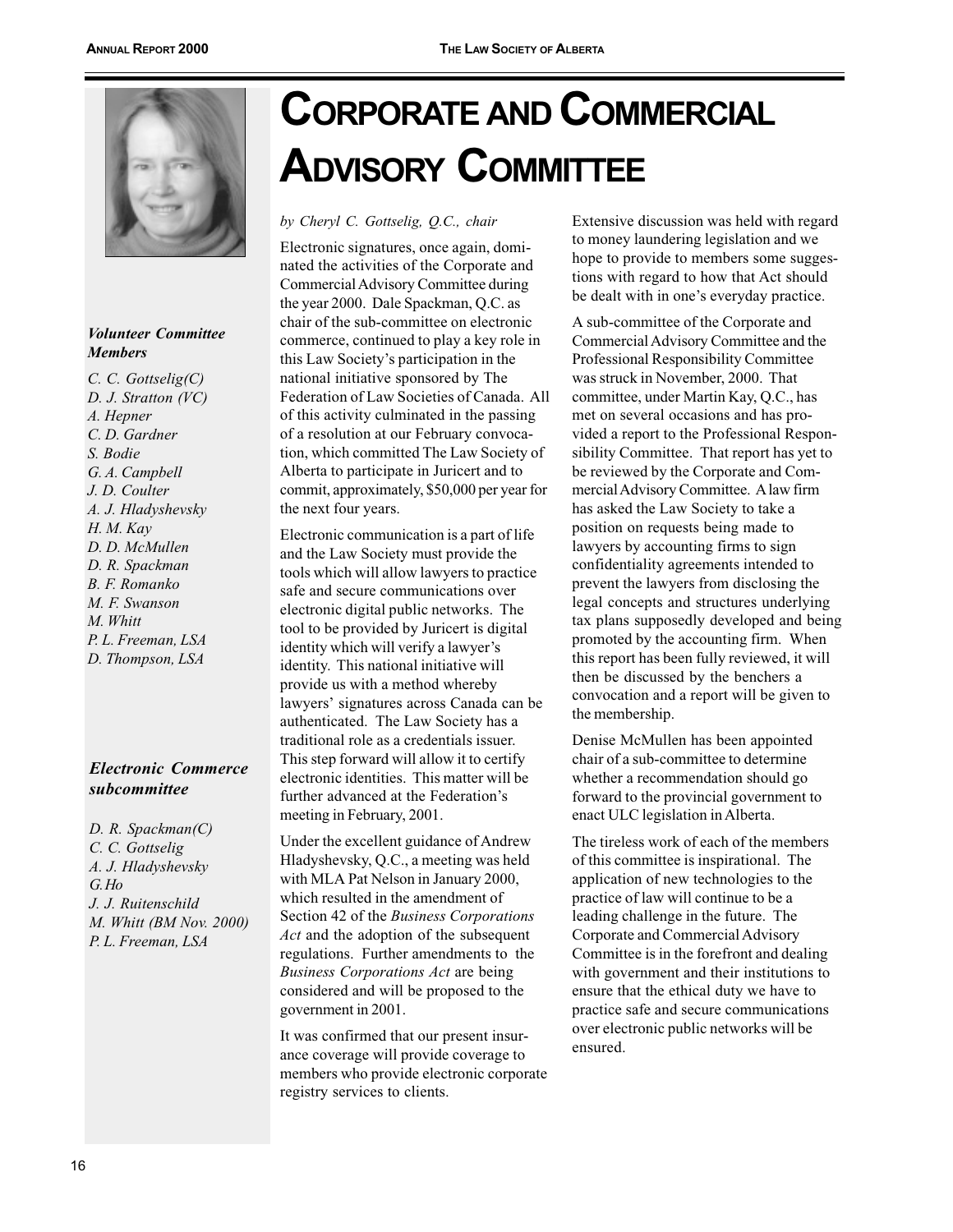# **CREDENTIALS AND EDUCATION COMMITTEE**

#### *by Simon Renouf, Q.C., chair*

The Law Society's Credentials and Education Committee addressed a number of interesting issues in 2000.

Among the matters of greatest interest was the introduction of the new articling student hiring rules, which were in effect for the first time in the recruitment period established for June, 2000. These rules were fine tuned in early 2000 by the benchers, following the work of a subcommittee chaired by the vice chair of Credentials and Education committee, Bryan Mahoney, Q.C.

As in previous years the committee spent much of its time addressing an increasing workload of applications for a variety of considerations under the Law Society's rules, and the rules applicable to the bar admission course. These include applications for reinstatement to active practice, back dating of articles, qualifications for

# **FAMILY LAW ADVISORY COMMITTEE**

student-at-law and principal, student appeals

and other matters. As a result of rule changes many of the matters which had to be referred to the benchers in the past can now be dealt with conclusively by the committee.

The Education Committee was well served by the deputy executive director, Don Thompson and other staff of the law society, particularly Brenda Gesinghaus who have continued to provide excellent support to the committee.

As this was my last term as chair, I would like to extend my personal thanks and appreciation to all the members of the committee and especially to Mr. Mahoney and to two former chairs of the Credentials and Education Committee, the Hon. Madam Justice P. Rowbotham and Francine Swanson, Q.C. for the guidance and assistance they have provided to me.



*S. Renouf (C) B. E. Mahoney (VC) D. A. McGillivray L. G. Anderson J. M. McBean H. D. Sommerville J. E. Topolniski E.L. Bunnell A. J. Brown S. E. D. Fairhurst F. L. Schutz M. F. Swanson Dean M. Wylie Dean L. Klar H. A. Robertson D. Thompson, LSA B. Gesinghaus, LSA*

#### *Education Plans & Articling subco*

*L. G. Anderson (C) J. M. McBean B. E. Mintz H. A. Robertson*

#### *Transfer & Mobility subco*

*M. F. Swanson (C) E. L. Bunnell R. V. T. Boyden H. M. Kay J. Law R. Reeson Dean M. Wylie*

#### *by Bryan E. Mahoney, Q.C., chair*



The committee's main project was a submission to the Unified Family Court Task Force. Other topics addressed through the year were liability for lawyers and division of

pensions in matrimonial property agreements or orders; collaborative law initiative, domestic violence legislation, law reform of family law, new examination for discovery rules and standard of care in the practice of family law. The committee anxiously awaits the release of the Unified Family Court Task Force Report by the government. Also on the horizon for 2001 is the Legal Aid Family Law Pilot Project. This pilot project is now underway and when up and running will provide staff lawyers for legal aid clients with family law problems. Also upcoming is the reform of the *Divorce Act* and Federal Child Support *N. F. Wm. Picard* Guidelines. Family law is always changing *P. L. Freeman, LSA*and the committee looks forward to the challenges of 2001. Special thanks to our committee members for giving of their valuable time.

#### *Volunteer Committee members*

*B. E. Mahoney (C) R. K. Ruston (VC) J. M. McBean W. E. Best D. G. Moe R. J. O'Gorman*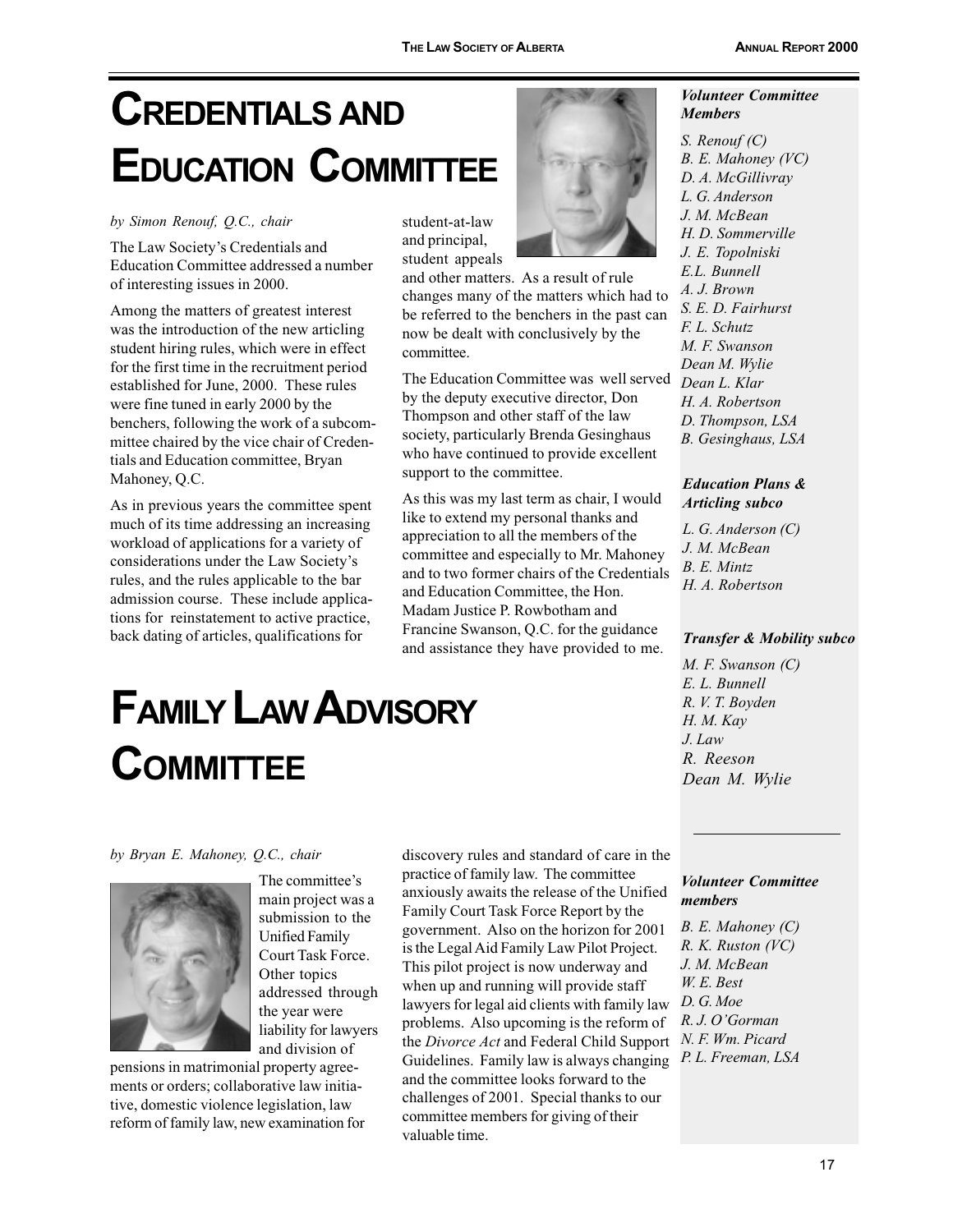

*A. F. Friend (C) C. C. Gottselig (VC) C. D. Gardner Y. A. Stanford M. Taylor E. L. Bunnell W. Willier J. T. Henderson L. A. Johnson C. J. Miller W. K. Mis D. Syme P. Freeman, LSA B. Whitby, LSA*

#### **Audit subcommittee**

*E. F. Macklin(C) Y. A. Stanford R. D. Hupfer J. S. Steel M. L. Scott, LSA P. L. Freeman, LSA*

### **FINANCE COMMITTEE**

#### *by Anthony Friend,Q.C., chair*

The Finance Committee supervises the financial affairs of the Law Society of Alberta and is responsible for dealing with claims against the Assurance Fund. The Committee reviews and makes recommendations to the benchers with respect to the annual budgets for the General, Assurance, and Viscount Bennett funds, and with respect to the annual fee and Assurance Fund levy to be paid by members of the Law Society.

#### **THE 2000 BUDGETS**

As has been the case in previous years, the budgeting process for 2000 adhered to the following principles:

• A balanced budget;

• Fee increases only to keep pace with inflation or to avoid situations of no increases over several years followed by significant increases that would be of concern to members; and

• Provision in the budget for an annual contribution to surplus of \$50,000 with the objective of achieving over time an accumulated surplus of \$500,000.

The finances of the Law Society and its Assurance Fund continued to be healthy in 2000. Members' fees for 2001 were set, in accordance with the above principles, at \$889, which is a 3 per cent increase over the previous years' fee of \$840. The Assurance Fund levy was increased to \$96 from \$92. Because of the accumulated surplus in the Assurance Fund, we once again have been able to utilize some of the surplus for fund expenses and thus keep the levy increase to a minimum.

Noteworthy items budgeted for in the current year include a \$50,000 contribution to a national virtual library initiative and a \$50,000 allocation towards a national electronic signature project. A benevolent fund, for the initial amount of \$15,000, has been established to assist where appropriate members who are working with the Practice Review Committee.

One of the most significant accomplishments of the Finance Committee over the past year was the adoption of a streamlined Assurance Fund claims process. Previously such claims had been dealt with through a time consuming and labour intensive hearing based procedure. Claims will now be processed largely, but not exclusively, under a paper based claims procedure, with hearings available in certain circumstances. Having regard to experience in other jurisdictions, we expect claims will be dealt with more effectively and expeditiously, using less time and resources.

It has been a productive year for the Finance Committee, and I thank all members of the committee and the staff at the Law Society for their time and contributions over the past year.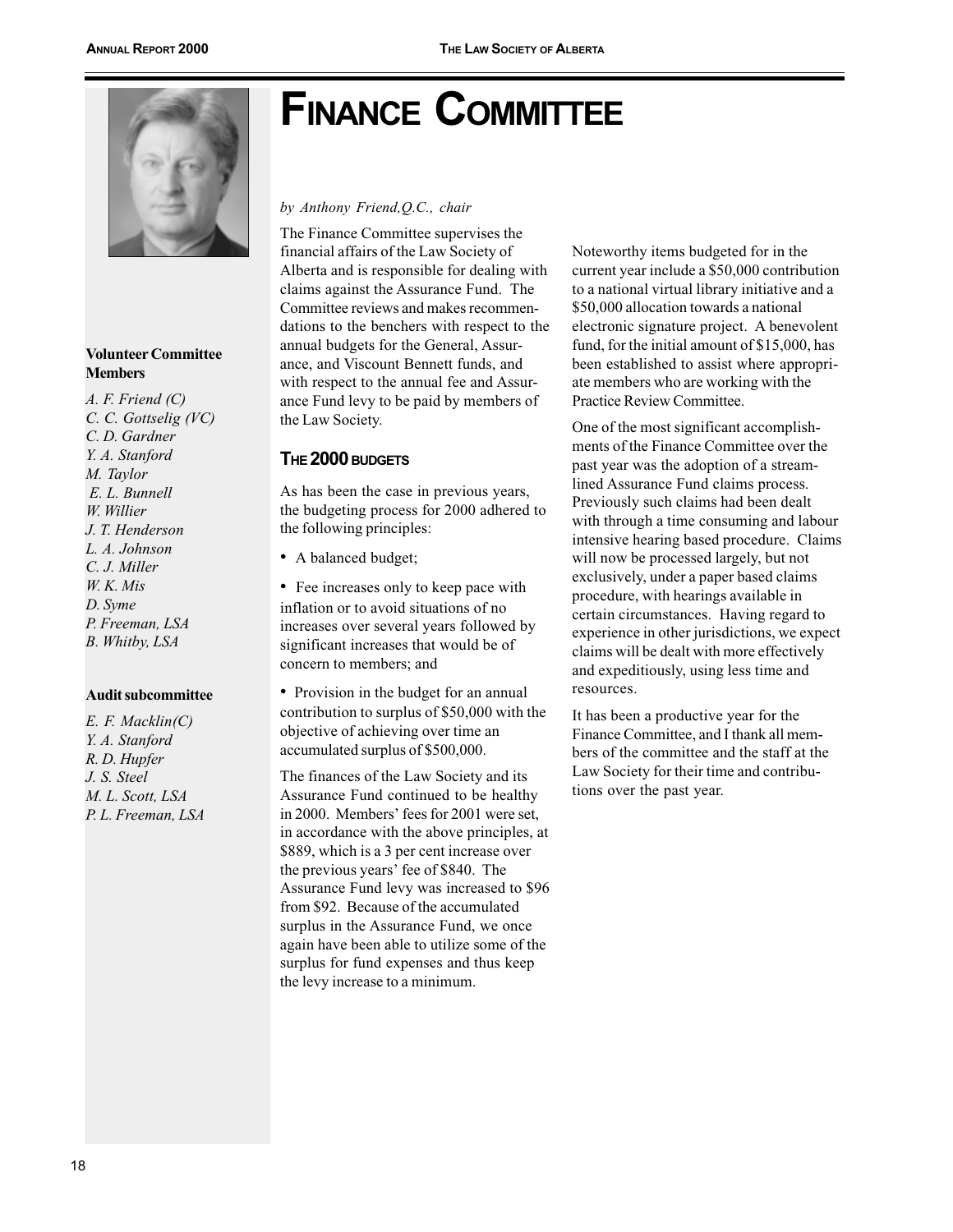# **GENDER, EQUALITY AND EQUITY COMMITTEE**

#### *by Norman Picard, Q.C., chair*

The Gender, Equality and Equity Committee assists the benchers in the development of policy concerning diversity related issues. The following are highlights of the committee's work during 2000:

#### **Equity ombudsperson**

Following an extensive search, Jeanne Byron, an Edmonton lawyer with extensive mediation experience was hired as equity ombudsperson on a three year part time contract.

To publicise the continuation of the program and the services offered by the Office of the Equity Ombudsperson, the Law Society's webpage was updated to include a comprehensive description of the services available. In addition, a brochure detailing the services available through the Equity Ombudsperson's office was developed and distributed to all members of the profession.

#### **Workplace policies**

The Gender, Equality and Equity Committee has developed model policies on various issues including harassment, equality in employment interviews, gender inclusive language, alternate work schedules and guidelines for parental leave. Each of these policies is updated as required and is available on line.

As a result of changes to the *Employment Insurance Act* and recent court decisions in the equity area, the model parental leave policy had become outdated. During 2000, the committee revised this policy. The updated version of the guidelines with the amendments in force as of January 1, 2002 is now available on our website, www.lawsocietyalberta.com.

The committee also researched the management of equity and diversity in the workplace through the institution of respectful workplace policies.

#### **Part time insurance fees**

This issue was referred to the Gender,

Equality and Equity committee for input. Both British Columbia and Ontario currently offer part time insurance rates. The committee reviewed the information available from these jurisdictions and determined there are valid policy reasons to investigate the issue of part time insurance, primarily to accommodate child rearing responsibilities and to accommodate a "more humane" method and slower pace of practice lifestyle.

As a result, the benchers struck a subcom-*W. P. Sharek* mittee consisting of members of Practice Review, Insurance and Gender, Equality and Equity to investigate and bring forth recommendations.

#### **Q.C. selection process**

Nova Scotia and New Brunswick have requirements for consideration of balance of gender, language and geographic representation in the Queen's counsel selection process. Our committee was asked to consider whether issues of equity *D. Thompson, LSA* and diversity are currently considered in the Alberta Q.C. selection process and whether the process needs to be changed to become more inclusive. The committee has not yet reported back to the benchers on this issue.

#### **Harassment video**

The Law Society of Alberta and the Canadian Bar Association have entered into a joint venture to produce a video regarding harassment for use by the legal profession. Grant funding from the Human Rights, Citizenship and Multiculturalism Find was secured in early 2001 and the project is now underway.

#### **Conclusion**

It has been an honour to serve as chair of this committee over the past year. My sincere appreciation to the committee members for the dedication and hard work, and to Susan Billington for her continued support and participation.



#### *Volunteer Committee Members*

*N. F. Wm. Picard (C) J. M. McBean (VC) R. K. Ruston Y. A. Stanford W. Willier A. Abougoush B. Enge G. Ho A. Kirker K. Mawani S. Martin A. Acorn M.E. A.(Beth). Miller J. Byron S. Billington, LSA*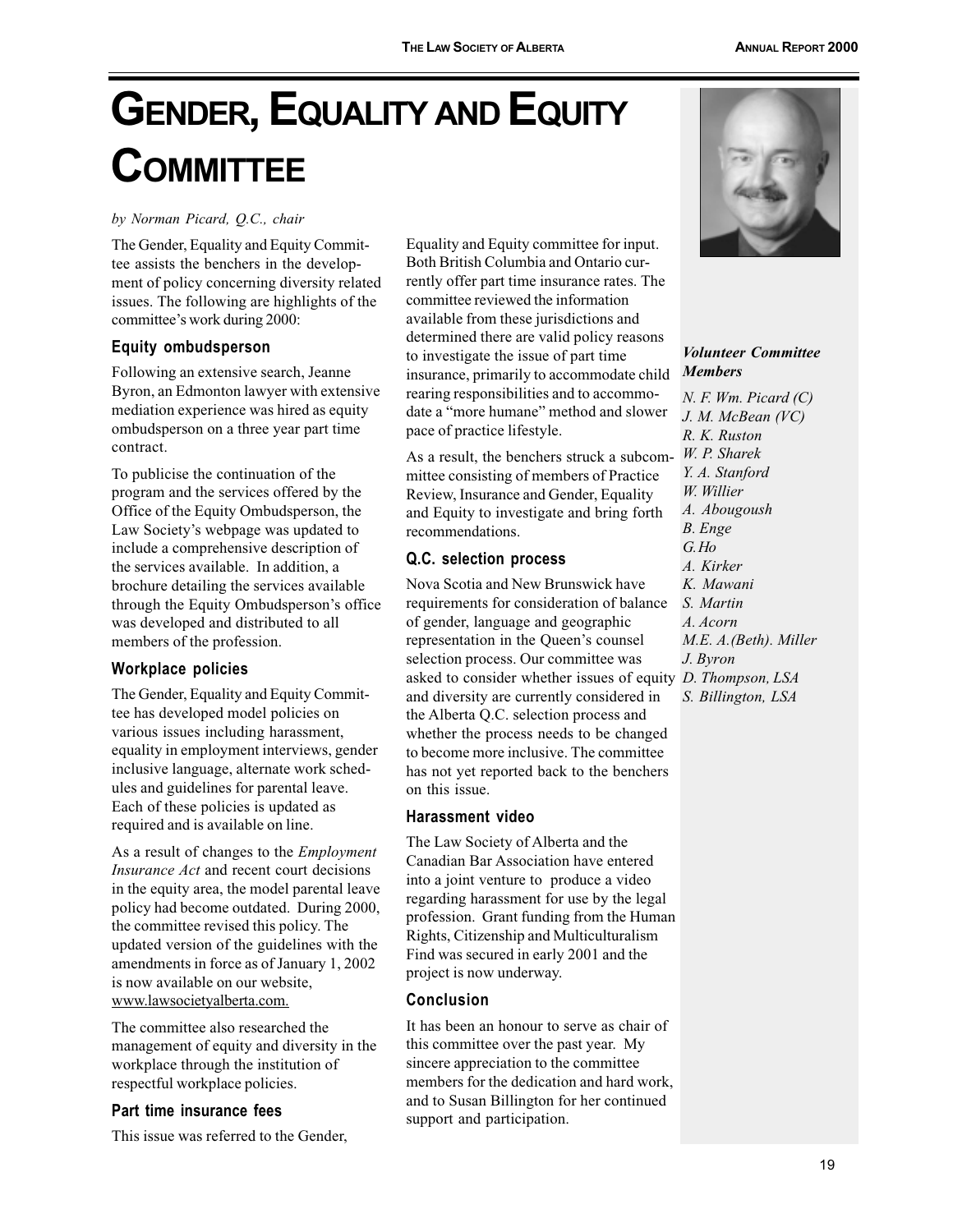

*W. P. Sharek (C) D. A. McGillivray (VC) A. Hepner E. L. Bunnell W. Willier S. L. Corbett Wm. J. Kenny R. D. Maxwell B. G. Nemetz K. J. Warren P. A. L. Smith, CLIA K. G. Nielsen, CLIA S. Brickett, ALIA M. Bayerle, ALIA C. Beatty, ALIA B. Little, ALIA T. Bozzer, ALIA*

### **INSURANCE COMMITTEE**

#### *by W. Paul Sharek,Q.C., chair*

The Alberta Lawyers Insurance Association (ALIA), the liability insurance program for Alberta lawyers, in spite of an increase in the levy, remains financially sound and completed a successful year of operation.

#### **Insurance levy**

Last year's report foreshadowed an increase in the insurance levy in future years owing to an increase in claims, somewhat lower returns on investments, and other factors which reduced the contingency reserve in the insurance fund.

Our actuaries advised that for 2000, \$2968 per member would be required to meet the anticipated costs of our program. This was up 8 per cent from last year because of new claims reports, deteriorating loss experience and a higher CLIA premium. Although the surplus distribution to members was less than in 1999, at \$232 combined with a \$300 credit from CLIA, we were able to set the net levy at \$2436.

The actuaries also warned that if we continued with the previous formula for surplus distribution, we will exhaust the excess surplus within two years and face higher levy increases in the following years.

For that reason, the benchers, upon recommendation of the Insurance Committee, decided upon a lower distribution now as a strategy to try to stabilize the levy over the next few years. It was a difficult decision for the benchers, who appreciated that there would be a financial burden imposed on many practitioners. There was also, however, a keen awareness of events in other jurisdictions where insurance programs have failed or premiums have increased by multiples, and it was considered to be in the best interests of the membership and the program to face this increase.

As a part of the information process, the Insurance Committee also emphasized to the membership the importance of loss prevention, risk control and practice management.

#### **Ancillary business exclusion**

Also as previewed last year, the Insurance Committee dealt with the exclusion of claims arising from members pursuing ancillary business activities. This recommendation, and subsequent acceptance by the benchers, was prompted by large claims made against the program where it was alleged that lawyers in business owed a professional duty to investors who lost money invested through the lawyers' companies. This was considered to be a high risk that ought not to be borne by all private practitioners. The result is that there is no coverage for claims against lawyers who provide legal services in relation to their own non-law firm business. There will, however be coverage, for other lawyers in the law firm against whom the claim has been made. The idea is to encourage lawyers who are engaged in business with their clients to avoid problems by referring business associates, customers and investors to other lawyers for legal services relating to that business. In making the decision, the benchers also considered that the *Code of Professional Conduct* requires a lawyer to inform other parties in any business relationship that professional liability insurance covering ancillary business activities is not available through the Law Society.

#### **Other issues**

To deal with a chronic problem of lateness in payment of the insurance levy, the benchers instituted a rule to permit the secretary to order suspension of a member upon default, or an automatic suspension for members still in default as of July 15 of each year.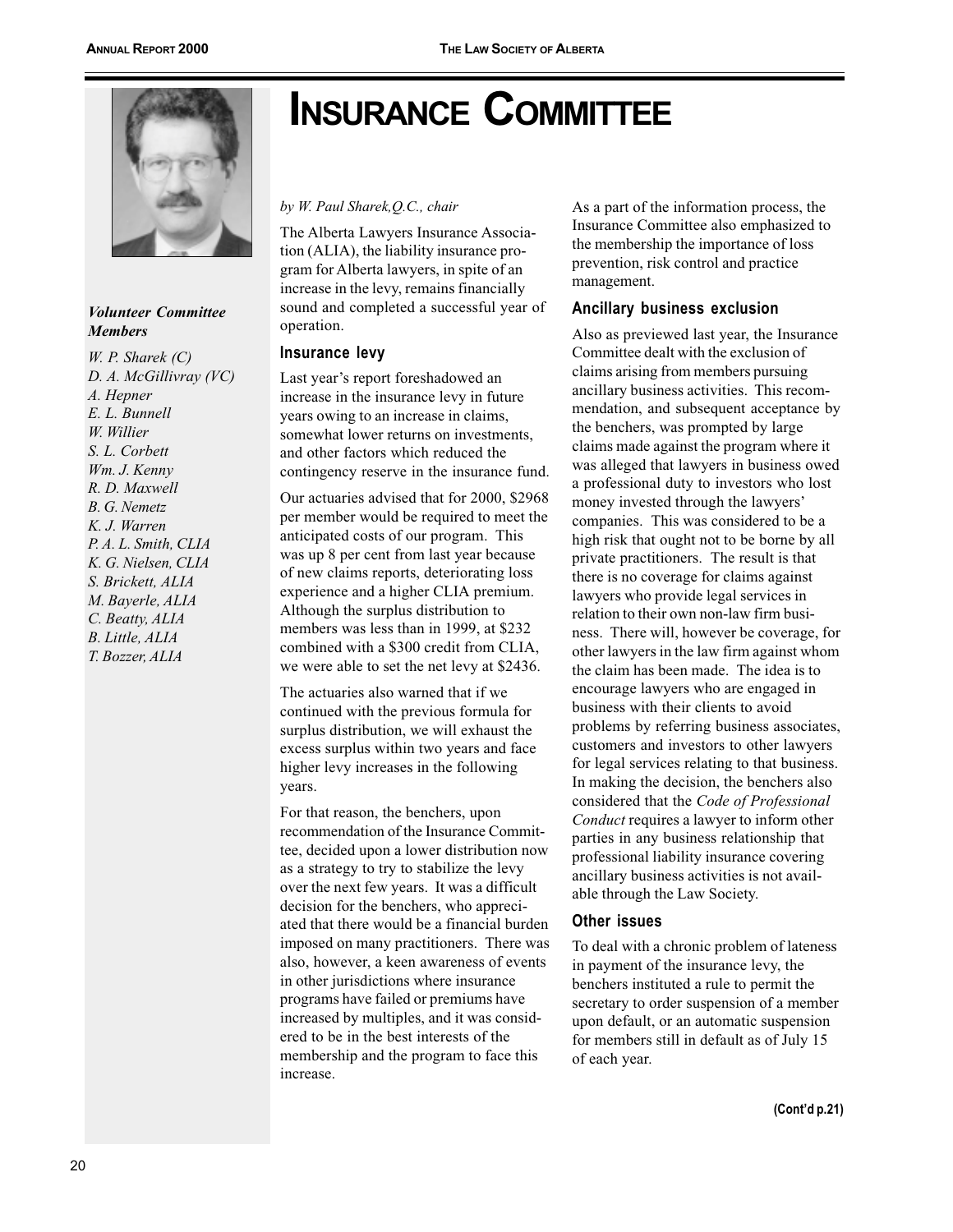### **JOINT LIBRARY COMMITTEE**

#### *by Francine Swanson, Q.C., chair*

The restructuring plan for the libraries continued with the recruitment of Mona Pearce as senior manager in September 2000 and the commencement of a business planning process to provide a framework for focusing and advancing the libraries' resources and programmes over the next five years.

In October, the libraries' new website was launched at http://www.lawlibrary.ab.ca. The site provides online access to the catalogues of all 10 Law Society libraries and 16 legal reference libraries throughout Alberta as well as links to other law library catalogues and primary sources of law. The site has been extremely successful; during the first four months following its launch, 37,081 visitors were recorded or an average of 306 visitors on a daily basis. The development and implementation of the website (\$110,000) was funded by the Alberta Law Foundation (ALF) with technical infrastructure and assistance provided by Alberta Justice.

The Law Society of Alberta supported the establishment of CANLII, a national virtual law library of primary Canadian legal materials. ALF played an important role in supporting this initiative by providing approximately \$50,000 in funding. Ms. Pearce is currently working with CANLII to facilitate access to Alberta's primary

**Insurance (cont'd)**

Upon the recommendation of the Insurance Committee, the benchers requested that CLIA remove the foreign law exclusion, section 3.3, from the Alberta mandatory policy, which exclusion is accompanied by a warning to the membership that defending claims in foreign jurisdictions could severely erode the policy limits and firms practising foreign law should consider purchasing excess insurance.

legal materials for the project as well as with other Canadian courthouse law librarians to determine how they can play a role in supporting the project and providing added value to its databases.

The past decade has been characterized by corporate mergers and acquisitions in the legal publishing industry reducing competition and leading to monopolistic high pricing for legal publications. The cost of maintaining law reports, digests and loose-leaf text books has soared by 95 per cent. Perhaps the largest environmental factor is the emergence of the Internet and the proliferation of commercial and non-commercial electronic legal information. This has increased the demand as well as an expectation of speed in legal information access.

The libraries are funded from three sources: Alberta Justice which funds for staff salaries and benefits as well buildings, utilities and information technology infrastructure for all libraries; the Alberta Law Foundation funds collection development and maintenance (\$761,000 in 2000); and the Law Society of Alberta which provides funding of a general nature for collection development and maintenance, casual staff salaries, and other expenses. In 2000, the Society increased its funding grant from \$240,000 to \$500,000.



#### *Volunteer Committee Members*

*M.F. Swanson (C) J. McBean (VC) M.E. Bryant B. McInnes A. Nowacki K. Arbuckle D. Sanders V.H. Myers A..B. (Porter) Chrenek P.L. Freeman, LSA*

#### **Conclusion**

It was a privilege for me to chair this committee for 2000. I can report to the Law Society and its members that ALIA is considered a leader in legal professional liability insurance across Canada. In a very significant way, this is directly the result of the dedication, the expertise and the hard work of our director of insurance, Sarah Brickett, and her staff. I extend to them my sincere thanks for their cooperation, assistance and support.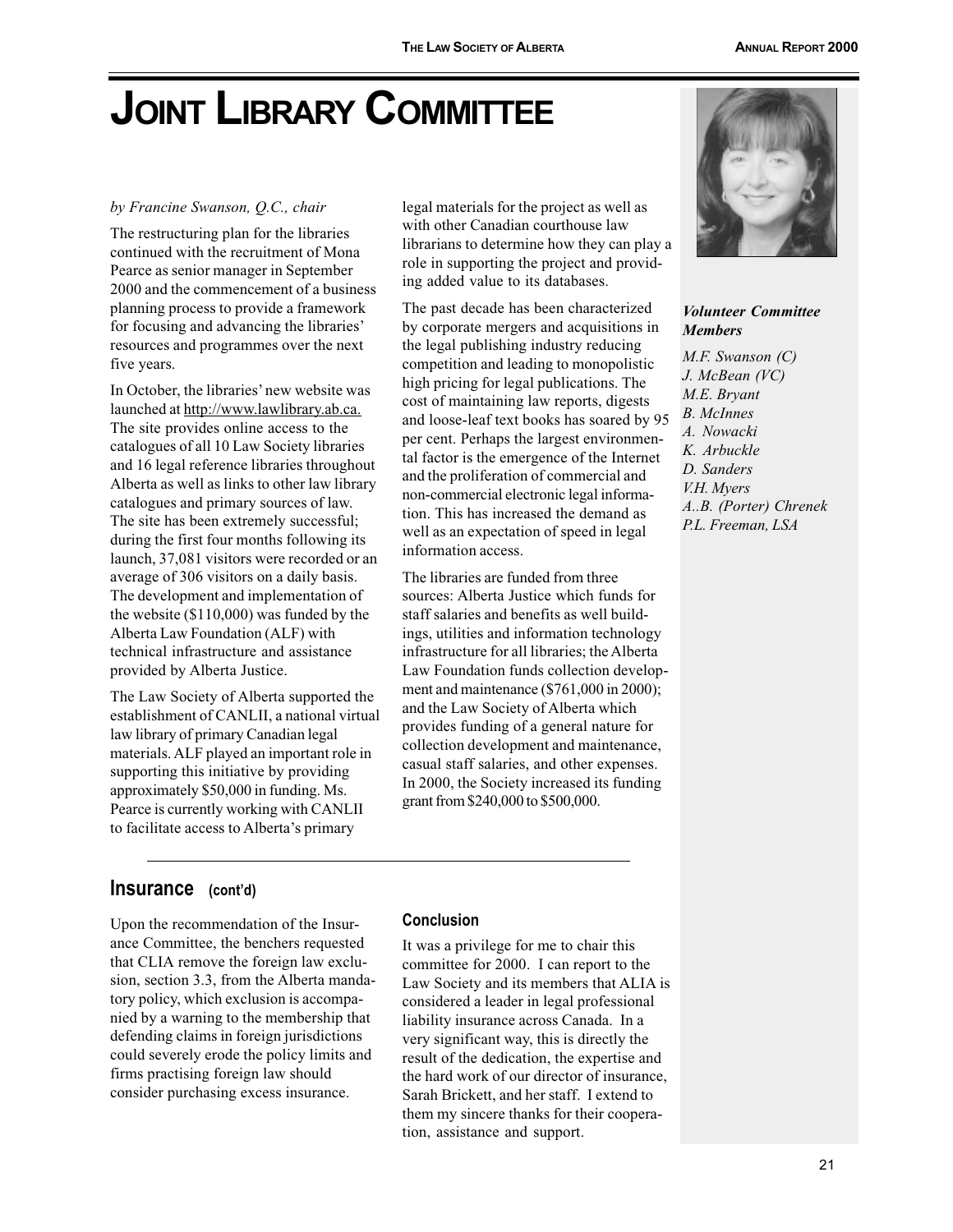

*C.C. Gottselig (C) C. Gardner (VC) K. Nielsen R. Ruston G. Bowker D. Denis R. Everard L. Irwin. L. MacLean D. McDonald S. Raby B. Vogel, LSA P. McLaughlin, LSA V. Blaine, LSA J. Rothery, LSA L. MacDonald, LSA I. MacEachern, LSA*

#### *Code Sub Sommittee*

*Charles Gardner (C) Allan Fielding Lois MacLean Bart Rosborough Cheryl Gottselig Paul McLaughlin, LSA Barry Vogel, LSA*

# **PROFESSIONAL RESPONSIBILITY COMMITTEE**

#### *by Cheryl Gottselig,Q.C., chair*

During 2000, the Professional Responsibility Committee reviewed and discussed many ethical questions which were put to us by members. Those ethical questions were complicated and varied:

- 1. Within the confines of our *Code of Professional Conduct*, what can a law firm properly call itself?
- 2. Should our Code contain an obligation on the part of lawyers to fully explore with their clients all available options for dispute resolution?
- 3. What length of time should elapse between when a judge resigns or retires from a court and when he or she may begin to appear before those courts?
- 4. Should the Code be revised with regard to how the profession should deal with media comments?
- 5. Should insurance lawyers be allowed to send accounts to third party billing auditors without the permission of the insured?

Many of the other ethical inquires concerned confidentiality and solicitor/client privilege. The answers to many of these questions have or will be discussed by the Practice Advisor in The Advisory or through Ethically Speaking articles.

The number and complexity of the inquiries made during 2000 caused us to deliberate on whether our *Code of Professional Conduct* which became effective January 1, 1995, should be examined in detail because of the changes which we have experienced in the last five years. As a result, the benchers approved the formation of a subcommittee of the Professional Responsibility Committee to examine in depth the *Code of Professional Conduct.*

That committee will immediately consider, among other things, the following matters:

- a) comments by the profession to the media;
- b) fee splitting and referrals;
- c) e-commerce and confidential electronic communication; and
- d) Ethics 2000 Report and Recommendations.

This subcommittee will report back to the Professional Responsibility Committee with regard to any proposed changes to the *Code of Professional Conduct*.

Martin Kay, Q.C. is chair of a Joint Sub-Committee of Professional Responsibility and the Corporate and Commercial Advisory Committee that is considering the issue of confidentiality agreements. The issue revolves around the requests that are being made to lawyers by accounting firms to sign confidentiality agreements intended to prevent the lawyers from disclosing the legal concepts and structures underlining the tax plans supposedly developed and being promoted by the accounting firms. This joint subcommittee will be reporting back and the matter will be fully discussed by the benchers at a convocation. The results of that deliberation will be communicated to the profession.

The ethical problems presented to the committee were varied and intricate and required very serious deliberation. I would like to thank each committee member for the many hours which we spent thoroughly discussing each of the issues. Barry Vogel, Q.C. and Paul McLaughlin were always there to provide us with their guidance attained through many years of experience. Finally, I would like to thank Jennifer Rothery, who organized the volumes of paper which were required reading for each of the meetings.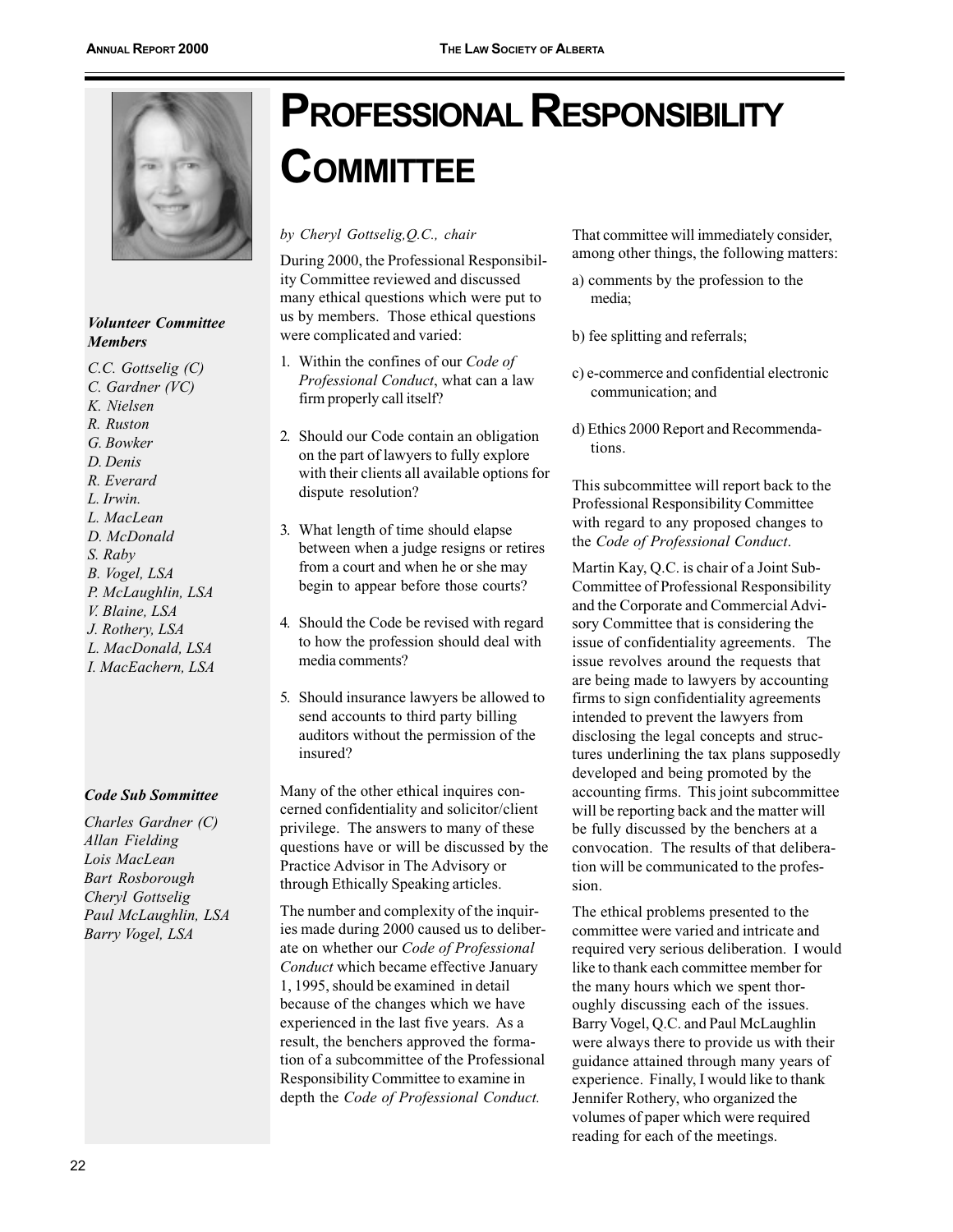### **PRACTICE REVIEW COMMITTEE**

#### *by John Bascom, Q.C., chair*

The strength of the Practice Review Committee lies in the early identification of members at risk. To make this early identification, Practice Review relies heavily on individuals who come into contact with members in their day-to-day business. Many members we work with are sole practitioners, practising in isolation, whose only contact with other members of the legal profession is at court. Once identified, a three member panel of the committee is assigned to review the member's practice history and then to contact the member. Practice Review is a very hands-on process, with ongoing contact and interaction between a member and the panel for as long as circumstances warrant. When necessary, Practice Review will even arrange for a practice review team to visit the member's office, at no cost to the member, for a full day to assist the member in identifying the needs of the practice. Only one formal review was conducted in 2000 as the members we met and worked with were very forthright in their communications with us and in identifying for themselves what was going on with their practices and where they might need some assistance.

2000 was a very busy year. 94 new files were opened, 47 of which remained open at year's end, along with an additional 142 that remain open from previous years. Close to 95 per cent of the members represented by these files were involved with Practice Review on a voluntary basis. Regardless of how the member comes into contact with Practice Review, the committee's mandate remains remedial and not punitive. We believe that each of us wants to provide the best service possible to our clients and the public and, with a little help from time to time, we believe we can all do that.

The most frequent concerns dealt with by the committee included practice management issues, insurance files, health and stress, financial concerns, and feelings of isolation from the rest of the profession.

An expansion of the services provided by Practice Review is being considered in response to concerns identified by the committee and the members. One of the most exciting of those topics is the development of a peer support program which would provide for the matching of lawyers with more senior mentors, primarily to address issues of life and practice, rather than legal questions. Another topic is interim funding for a member who requires medical attention or treatment that *K. G. Nielsen* is not covered by existing health care programs to assist that member in remaining in or returning to practice. The benchers established a small fund to address this need in late November and we *F. Bosscha* are working on the qualification criteria for accessing these funds on a temporary basis. A third is the retirement trends of the profession. Most of us may not want to think about the fact that many of us are approaching that time in our lives but the clock continues to tick.

Throughout the year 2000, the Practice Review Committee was fortunate to have the cooperation of many other departments within the Law Society who were invaluable in the early detection process. I wish to thank the individuals within those departments for their continued support of Practice Review. In addition, I would like to thank Barbara Cooper, Merry Rogers and Vicky Blaine for their support, motivation, and willingness to bring balance to the very busy lives of the committee members. I thank them , I thank the committee members, and I thank you, the profession, for your continued support of the work of Practice Review.



#### *Volunteer Committee Members*

*J. D. Bascom R. K. Ruston L. A. Anderson M. T. Duckett C. D. Gardner C. C. Gottselig A. Hepner B. E. Mahoney J. M. McBean D. A. McGillivray W. P. Sharek Y. A. Stanford E. L. Bunnell W. Willier E. L. Bunnell B. Churchill-Smith S. R. Creagh P. J. Davis R. Dutchak B. R. Ede F. R. Fenwick P. G. Lister R. A. Philp D. Thompson, LSA B. Cooper, LSA M. Rogers, LSA V. Blaine, LSA*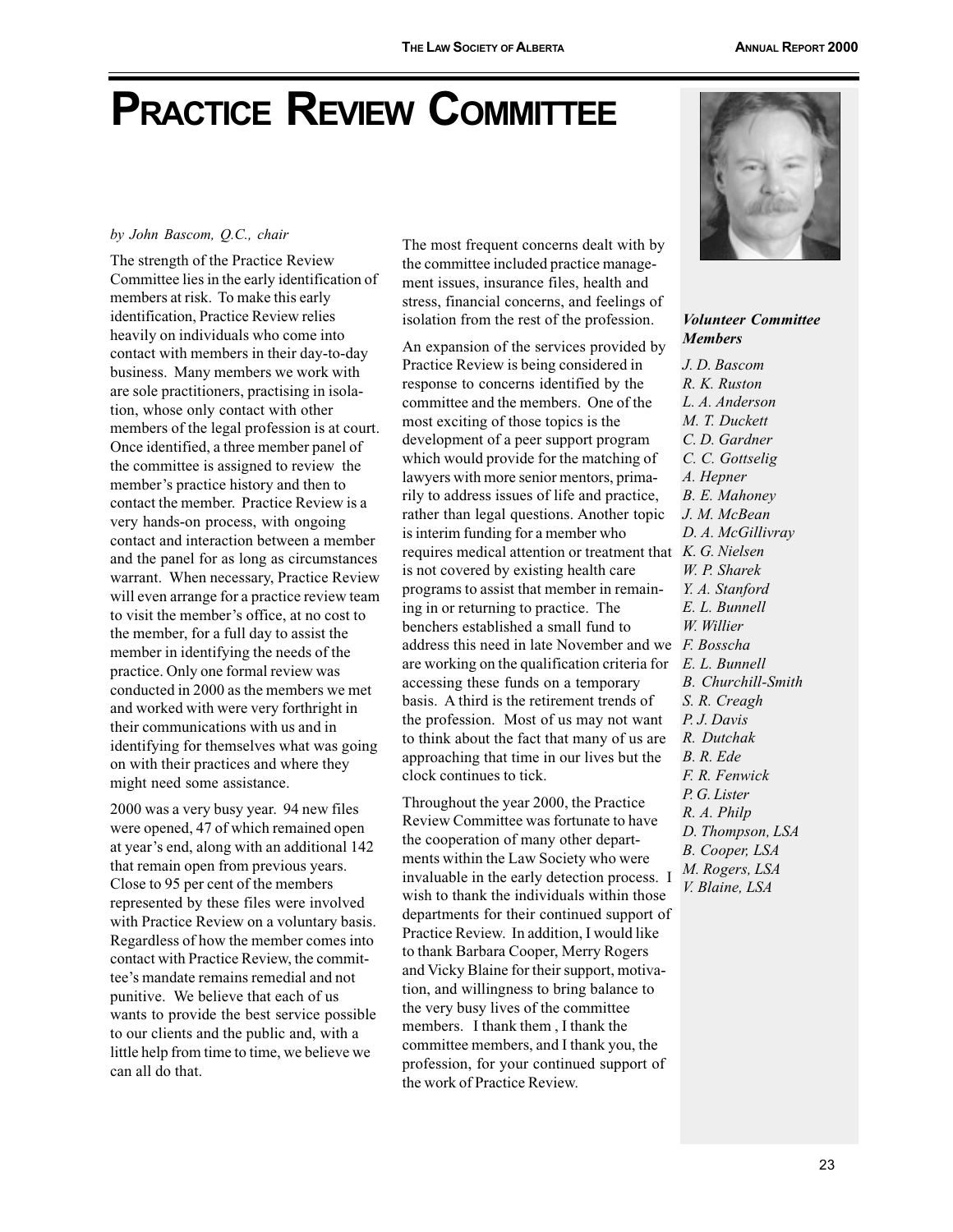

*H. D. Sommerville (C) C. G. Gardner (VC) M. T. Duckett Y. A. Stanford D. J. Kiss L. K. McLellan J. D. Phillips C. C. Robb J. D. McLeod, LSA L. MacDonald, LSA H. Ward, LSA J. Stoliker, LSA*

## **UNAUTHORIZED PRACTICE OF LAW**

#### *by Hugh Sommerville, Q.C., chair*

The Law Society of Alberta is responsible for ensuring that people receiving services from lawyers are protected by the high standards of education, ethics and financial protection maintained by the Society. The primary purpose of the Unauthorized Practice of Law Committee is to receive and review complaints regarding individuals or entities appearing to provide legal services without the proper authorization or expertise.

2000 has been a very busy year for this committee in general. During 2000 the committee continued to scrutinize the work of paralegals. The "vetting" committee of the main committee reviewed nine files and the committee as a whole continues to monitor 15 active files, including a couple of ongoing prosecutions. No new prosecutions were necessary and we have been careful to select only strong cases for prosecution. Warning letters and visitations have proven useful alternatives to prosecution.

The Law Society of Alberta continues to monitor the decision in the *Law Society of British Columbia v. Mangat and Westcoast Immigration Consultants Ltd.* The Law Society of British Columbia has received leave to appeal to the Supreme Court of Canada. In interpreting the provisions of the *Legal Profession Act* of British Columbia, as well as the *Immigration Act* of Canada, the B.C. Court of Appeal overturned an injunction granted by the B.C. Supreme Court under the *Legal Profession Act* prohibiting non-lawyers from appearing before the Immigration Tribunal of Canada. The prohibitions in the provincial *Legal Profession Act* did not apply to prevent non-lawyer agents from appearing under the authority of a federal statute due to the doctrine of paramountcy. The Supreme Court of Canada's ruling may well affect our ability to act where agents deliver legal services under other federal statutes.

Under some of the existing statutes of Alberta, the Society has difficulty proceeding against paralegal or individuals whom we perceive to be practising in an unauthorized fashion, as these statutes allows representation by agent. A further difficulty is that often the committee does not have sufficient evidence to proceed unless the client of a paralegal communicates with the committee.

The committee communicated with the membership via an *Advisory* article, updating them on the committee's activities and requesting that any concerns be brought forward to the committee.

In June the Benchers approved "Lawyers & Legal Agents/Paralegal/Legal Assistants - There is a difference," a brochure developed by this committee to outline the consumer issues associated with using unauthorized legal services providers and highlight the benefits of using a lawyer. The brochure was subsequently printed and distributed to all members. My sincere thanks to Lillian MacPherson and Mona Duckett for their significant work on this brochure.

I would like to thank all of the members of this committee for their contributions. I also extend my thanks to Jim McLeod and Helene Ward who made our work much easier. The work of Steve Bach and Greg Busch who investigated many of the matters is also acknowledged.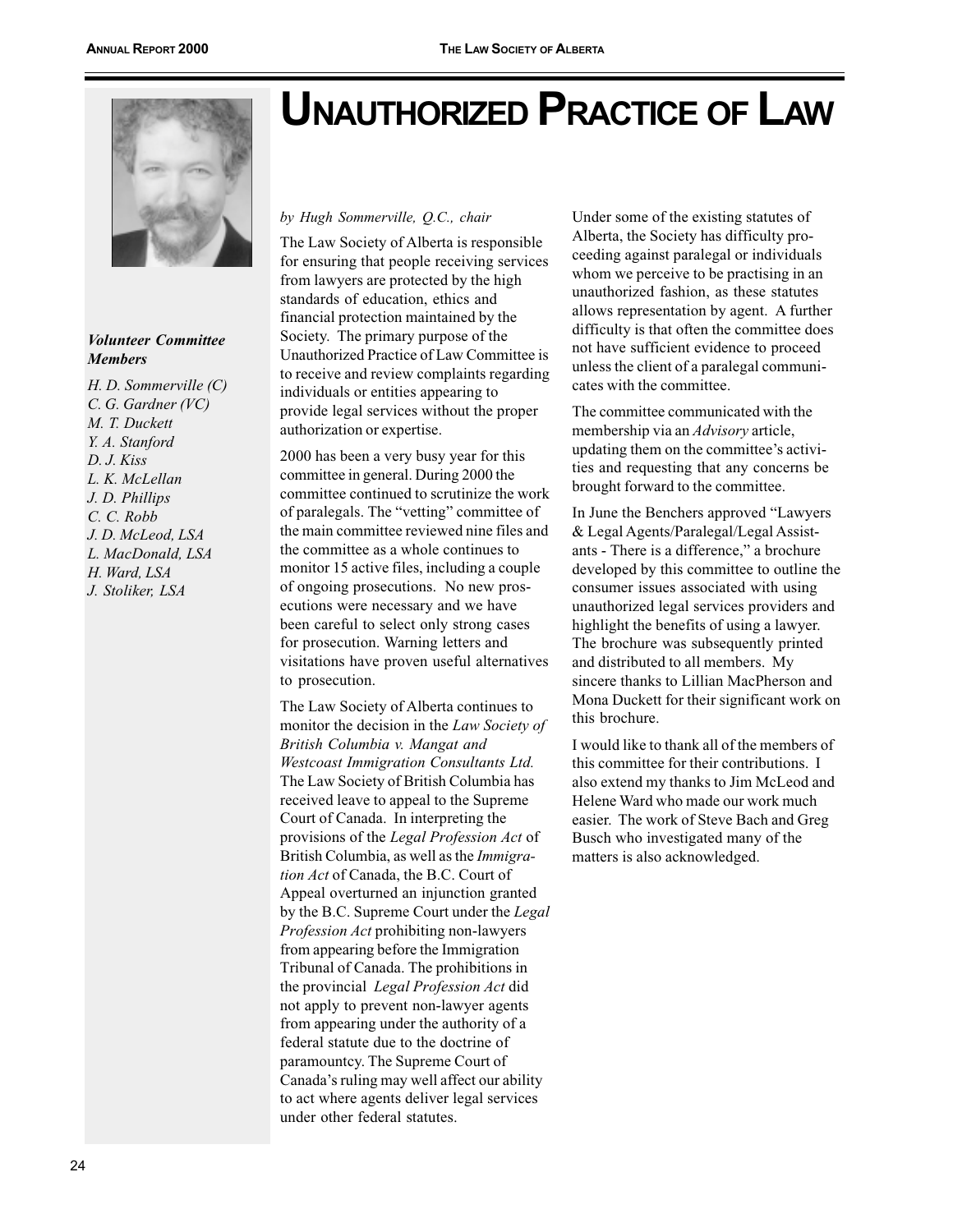A copy of the complete financial report is available by writing to Steven Dyer, Treasurer, The Law Society of Alberta, #600, 919 - 11th Avenue SW, Calgary, Alberta T2R 1P3, or by e-mail at Steven.Dyer@lawsocietyalberta.com.

#### **THE LAW SOCIETY OF ALBERTA CONDENSED FINANCIAL STATEMENTS OCTOBER 31, 2000**

**Auditors' Report**

To the Members of the Law Society of Alberta:

We have audited the financial statements of the Law Society of Alberta as at October 31, 2000 in accordance with Canadian generally accepted auditing standards and expressed an unqualified opinion on these financial statements in our report dated December 15, 2000.

In our opinion, the information expressed in the attached condensed balance sheet and condensed financial statement of revenue, expenses and fund balance is consistent with the above mentioned financial statements from which it was derived.

Pricewaterhouse Coopers LLP

PRICEWATERHOUSECOOPERS LLP CHARTERED ACCOUNTANTS DECEMBER 15, 2000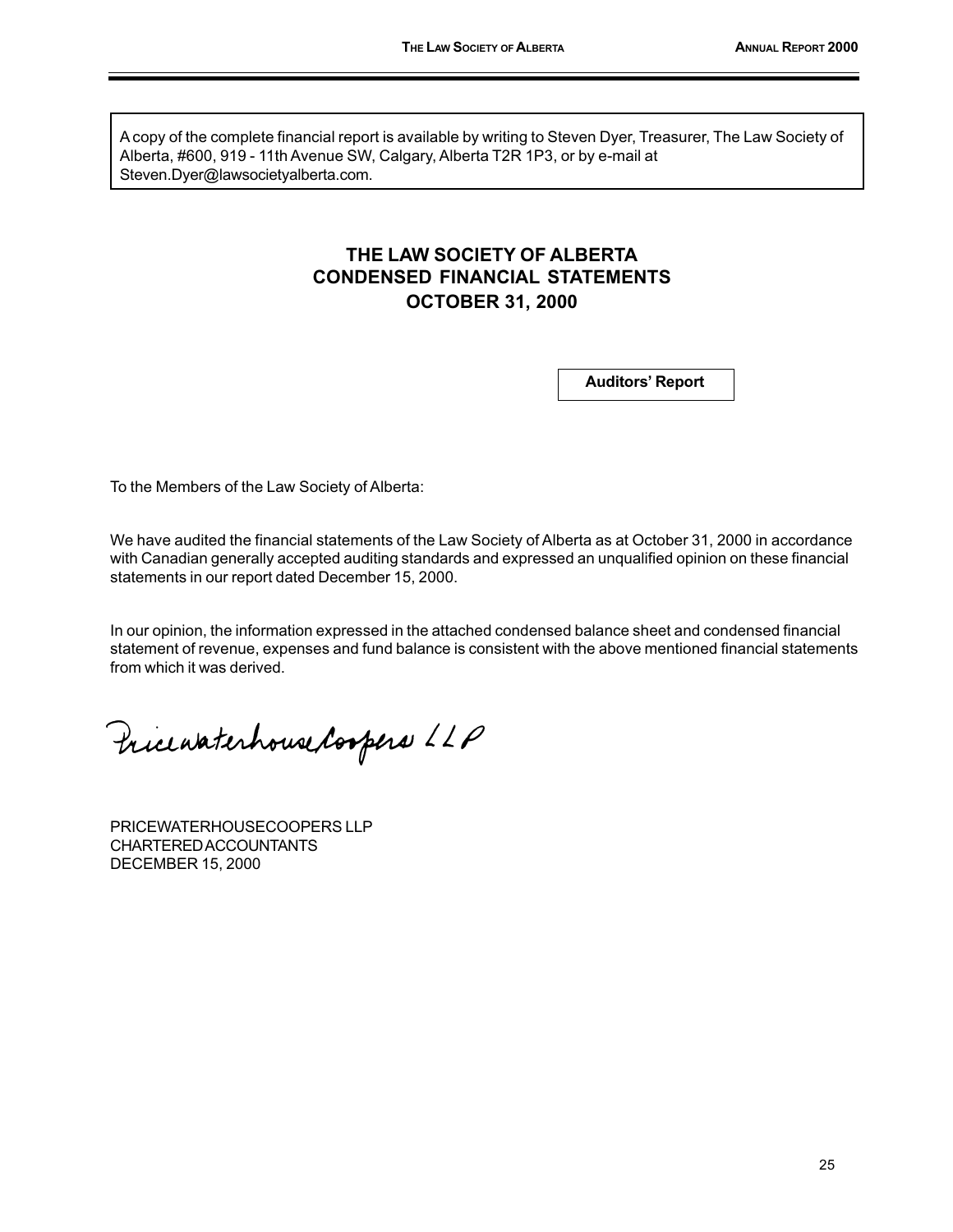#### **THE LAW SOCIETY OF ALBERTA CONDENSED BALANCE SHEET OCTOBER 31, 2000**

(1,000's of dollars)

|                                       | 2000       | 1999        |
|---------------------------------------|------------|-------------|
| <b>ASSETS</b>                         | \$         | \$          |
| Investments                           | 8,661      | 8,487       |
| Current                               | 2,557      | 2,238       |
| Capital assets                        | 389        | 521         |
| Trust assests                         | 333        | 292         |
|                                       | 11,940     | 11,538      |
| <b>LIABILITIES &amp; FUND BALANCE</b> |            |             |
| Contingency reserve                   | 6,169      | 6,056       |
| Unrestricted fund                     | 2,732      | 2,391       |
| Reserve for claims                    | 804        | 877         |
| Scholarship reserve                   | 726        | 681         |
| <b>Current liabilities</b>            | 687        | 636         |
| Deferred rent                         | 489        | 605         |
| <b>Trust liabilities</b>              | <u>333</u> | <u> 292</u> |
|                                       | 11,940     | 11,538      |

#### **THE LAW SOCIETY OF ALBERTA CONDENSED STATEMENT OF REVENUE, EXPENSES AND FUND BALANCE YEAR ENDED OCTOBER 31, 2000**

(1,000's of dollars)

|                                                           | 2000<br>\$ | 1999<br>\$  |
|-----------------------------------------------------------|------------|-------------|
| Revenue                                                   | 8,781      | 7,579       |
| Expenses                                                  | 8,282      | 7,609       |
| Excess (deficiency) of revenue over expenses for the year | 499        | (30)        |
| Fund balance, beginning of year                           | 9.128      | 9,158       |
| Funds withdrawn from (allocated to) contingency reserve   | (113)      | <u> 195</u> |
| Fund balance, end of year                                 | \$9.627    | \$9.128     |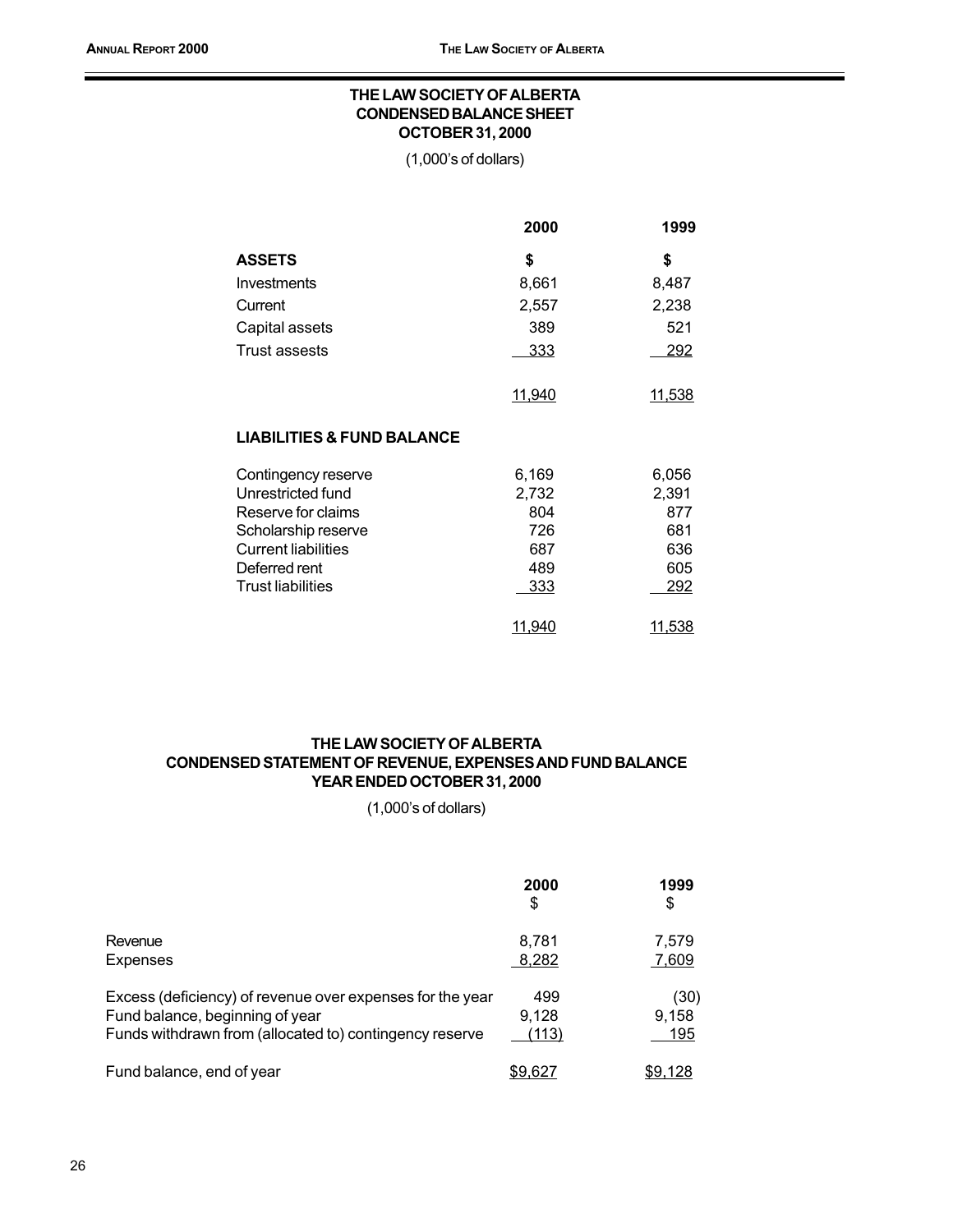#### **SOURCES OF REVENUE**

|                           | 2000      |      |
|---------------------------|-----------|------|
| <b>Annual Fees</b>        | 5,718,042 | 65%  |
| Assurance levy            | 608,010   | 7%   |
| Professional corporations | 226,606   | 3%   |
| Investment income         | 1,165,508 | 13%  |
| Bar admission             | 398,256   | 4%   |
| Other                     | 664,338   | 8%   |
| Total                     | 8.780.760 | 100% |

#### **EXPENSE DISTRIBUTION, 2000**

| General administration    | 4,510,041 | 54%   |
|---------------------------|-----------|-------|
| Governance and discipline | 966,529   | 12%   |
| Grants and contributions  | 753,405   | 9%    |
| Premises                  | 641,161   | 8%    |
| Bar admission course      | 572,633   | 7%    |
| Review of trust accounts  | 564,653   | 7%    |
| Other                     | 255,655   | 3%    |
| Provision for claims      | 17,305    | $0\%$ |
| Total                     | 8.281.382 | 100%  |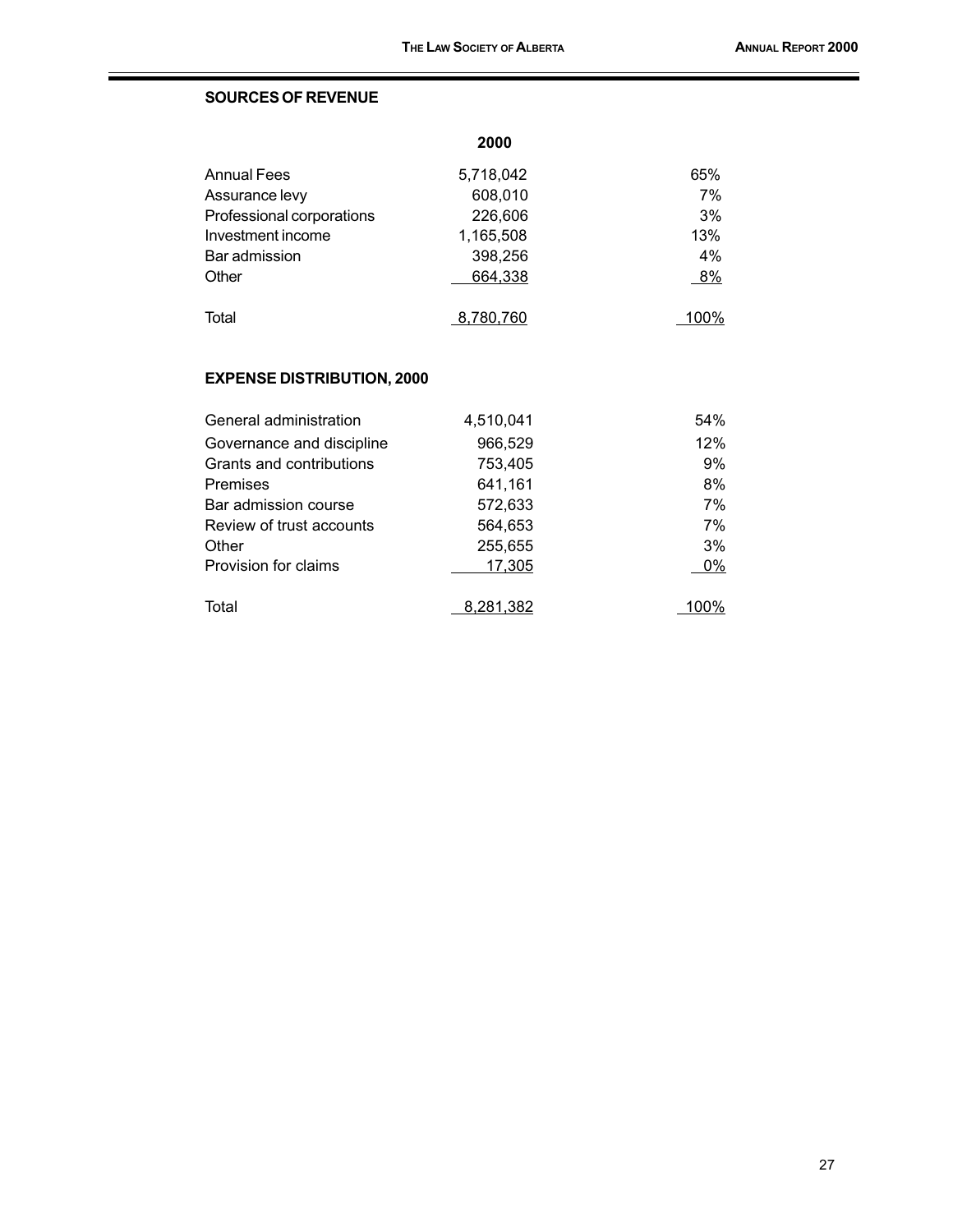A copy of the complete financial report is available by writing to Steven Dyer, Treasurer, The Law Society of Alberta, #600, 919 - 11th Avenue SW, Calgary, Alberta T2R 1P3, or by e-mail at Steven.Dyer@lawsocietyalberta.com.

#### **ALBERTA LAWYERS INSURANCE ASSOCIATION CONDENSED FINANCIAL STATEMENTS OCTOBER 31, 2000**

**Auditors' Report**

To the Directors of the Alberta Lawyers Insurance Association:

We have audited the financial statements of the Alberta Lawyers Insurance Association as at October 31, 2000 in accordance with Canadian generally accepted auditing standards and expressed an unqualified opinion on these financial statements in our report dated December 15, 2000.

In our opinion, the information expressed in the attached condensed balance sheet and condensed statement of revenue, expenses and net assets is consistent with the above mentioned financial statements from which it was derived.

Pricewaterhouse Coopers LLP

PRICEWATERHOUSECOOPERS LLP CHARTERED ACCOUNTANTS DECEMBER 15, 2000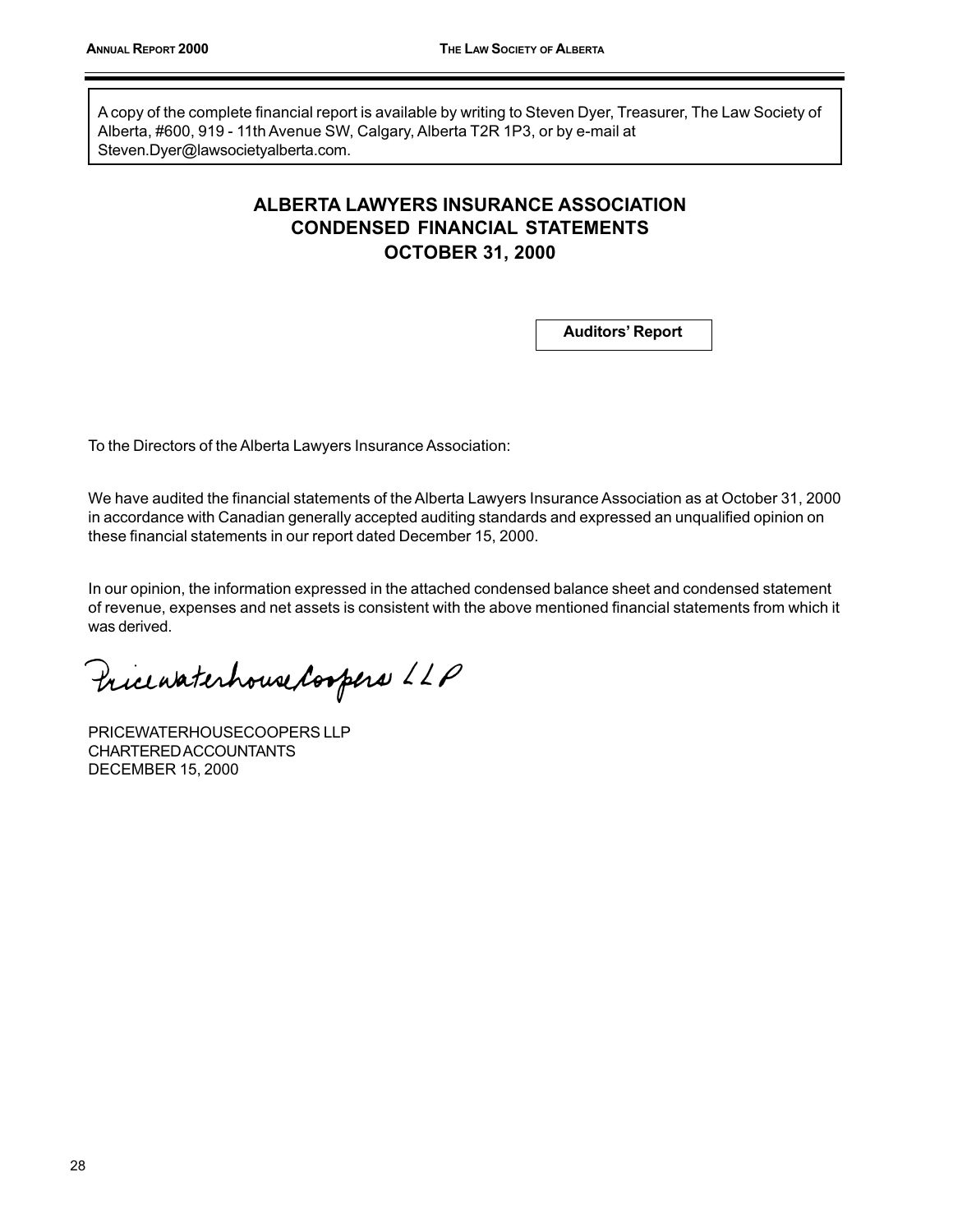#### **ALBERTA LAWYERS INSURANCE ASSOCIATION CONDENSED BALANCE SHEET YEAR ENDED OCTOBER 31, 2000**

(1,000's of dollars)

|                                                                                                 | 2000                      | 1999                      |
|-------------------------------------------------------------------------------------------------|---------------------------|---------------------------|
| ASSETS                                                                                          | \$                        | \$                        |
| Current<br>Investments<br>Capital assets                                                        | 4,505<br>44,952<br>22     | 2,896<br>42,539<br>34     |
|                                                                                                 | 49,479                    | 45,469                    |
| <b>LIABILITIES AND NET ASSETS</b>                                                               |                           |                           |
| <b>Current liabilities</b><br>Reserve for claims and related costs<br>Net assets (unrestricted) | 5,493<br>30,579<br>13,407 | 4,499<br>25,617<br>15,353 |
|                                                                                                 | 49,479                    | 45,469                    |

#### **ALBERTA LAWYERS INSURANCE ASSOCIATION CONDENSED STATEMENT OF REVENUE, EXPENSES AND NET ASSETS YEAR ENDED OCTOBER 31, 2000**

(1,000's of dollars)

|                                              | 2000            | 1999            |
|----------------------------------------------|-----------------|-----------------|
| Revenue                                      | \$              | \$              |
| Annual levy<br>Investment income             | 10,437<br>5,089 | 10,464<br>3,188 |
|                                              | 15,526          | 13,652          |
| Expenses                                     | 17,472          | 17,233          |
| Excess of revenue over expenses for the year | (1,946)         | (3,581)         |
| Net assets, beginning of year                | 15,353          | 18,934          |
| Net assests, end of year                     | 13,407          | 15,353          |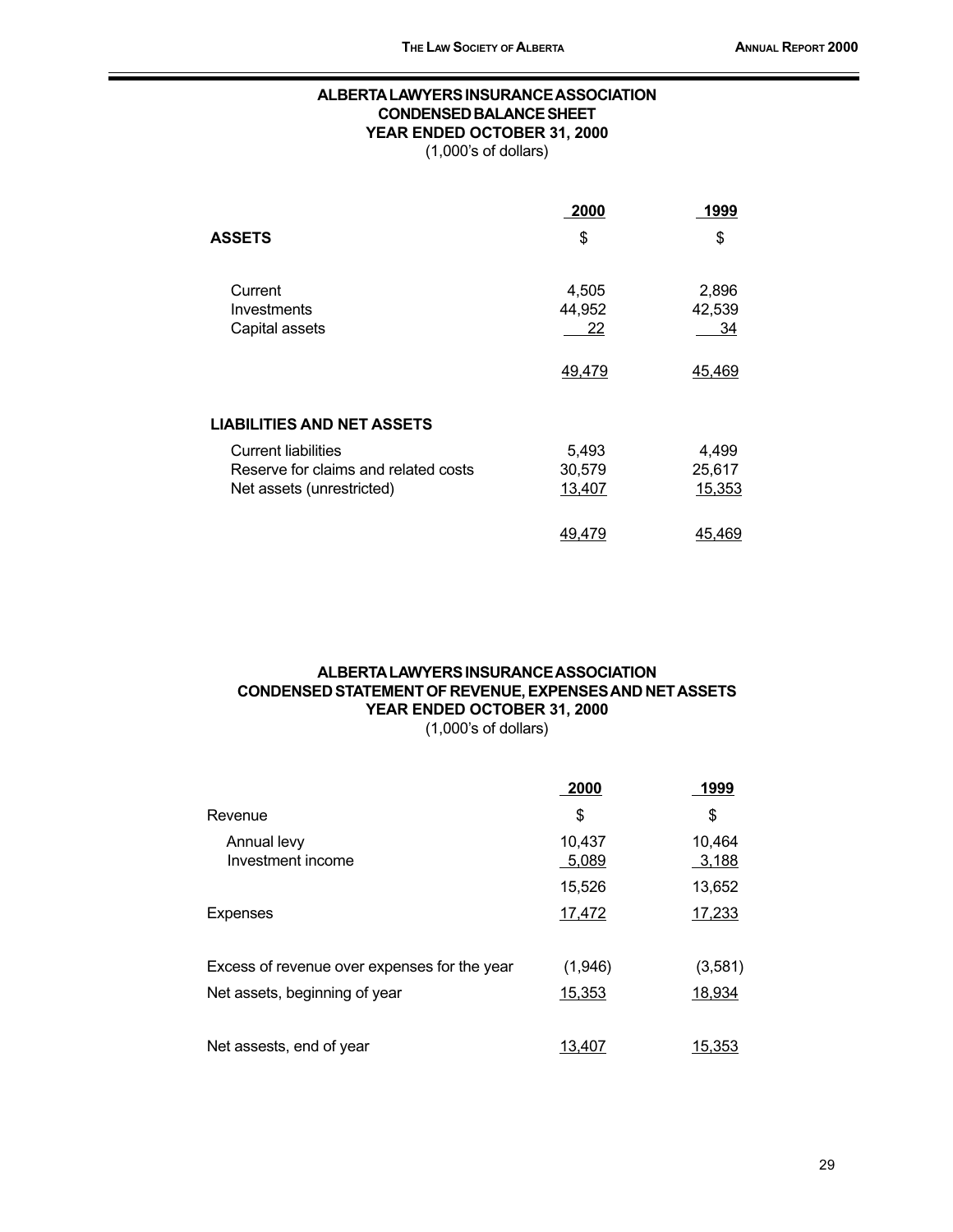# **2000 AD HOC COMMITTEES**

#### **Alberta Registries Liaison**

S. Raby (C) J. Dunphy L. Irwin S. Mirth R. Nielsen C. Rapp D. Stratton P. Freeman, LSA

#### **Alberta Conveyancing Advisory Committee**

J. Dunphy (C) S. Mirth L. Irwin P. Bishop C. Warren R. Thiessen S. Shavers H. Bonnycastle L. Eccelston S. Raby D. Homer G. Kaskiw P. Smith L. Wright T. McCaffery D. Thompson, LSA P. Freeman, LSA S. Billington, LSA

#### **Ancillary Business & Multidisciplinary Practice**

K. Nielsen (C) G. Flynn N. Picard J. Topolniski E. Johnson B. Snowdon C. Peterson W. H. Smith J. P. Warner P. Bourque P. Freeman (LSA) S.Billington (LSA)

#### **Civility Initiative Steering Committee**

A. Macleod (C)

J. Bascom M. Duckett B. Vogel P. McLaughlin Madam Justice C. L. Kenny R. Laing Prof. J. C. Levy E. McAvity G. Price H. Robertson B. Stothert-Kennedy

#### **Claims Committee**

D. Boyer J. Brumlik E. Macklin D. A. McGillivray A. G. McKay S. L. Miller K. G. Nielsen G. K. Randall G. F. Scott P. A. L. Smith D. Stokes S. Brickett, LSA

#### **Code Committee re Firm Names**

E. Macklin G. Flynn C. Gottselig B. Vogel D. Thompson, LSA

#### **Disclosure Subcommittee**

K. Nielsen (C) A. Macleod E. Macklin A. Friend L. MacDonald, LSA D. Guenter, LSA T. Caisse, LSA S. Brickett, LSA J. Macleod, LSA

#### **Distinguished Service Award Subcommittee**

A. Young R. Ruston M. Taylor

#### **Election Rules Review**

E. Macklin (C) A. Fielding D. Thompson, LSA

#### **External Review Committee**

Various judges on a case by case basis

#### **Legal Aid Governance**

L. Anderson P. Sharek N. Dunne J. Robb P. Purdon J. Wiebe

#### **Legal Aid Negotiating**

S. Renouf (C) J. Bascom M. Duckett R. O'Gorman M. Taylor

#### **Pro Bono Committee**

R. K. Ruston (C) A. D. Fielding (VC) M. T. Duckett J. M. McBean T. McGregor A. D. Hunter E. H. Molstad P. Freeman, LSA S. Billington, LSA

#### **Pro Bono Subcommittee**

R. K. Ruston J. M. McBean T. McGregor M. T. Duckett P. Freeman, LSA S. Billington, LSA

### **Regulation of Law Firms Task Force**

A. Macleod (C) E. Macklin K. Nielsen P. Sharek Y. Stanford C. Gottselig J. Thrasher P. Freeman, LSA D. Thompson, LSA

#### D. Guenter, LSA

#### **Specialization**

J. D. Bascom (C) N. F. Wm. Picard (VC) L. G. Andreachuk S. D. Hillier H. A. Robertson R. Carter M. Naber-Sykes P. Freeman, LSA

#### **Substance Abuse Ad Hoc Com.**

Members of: Assist Program Insurance Committee Practice Review Committee B.Vogel, LSA B. Cooper, LSA

#### **Committee to Discuss Propriety of Benevolent Fund**

- N. Picard (C) J. Bascom M. Taylor J. McBean A. MacKenzie, LSA
- **Foreign Law Consultants & Their Regulations Subcommittee**

A. Friend J. Topolniski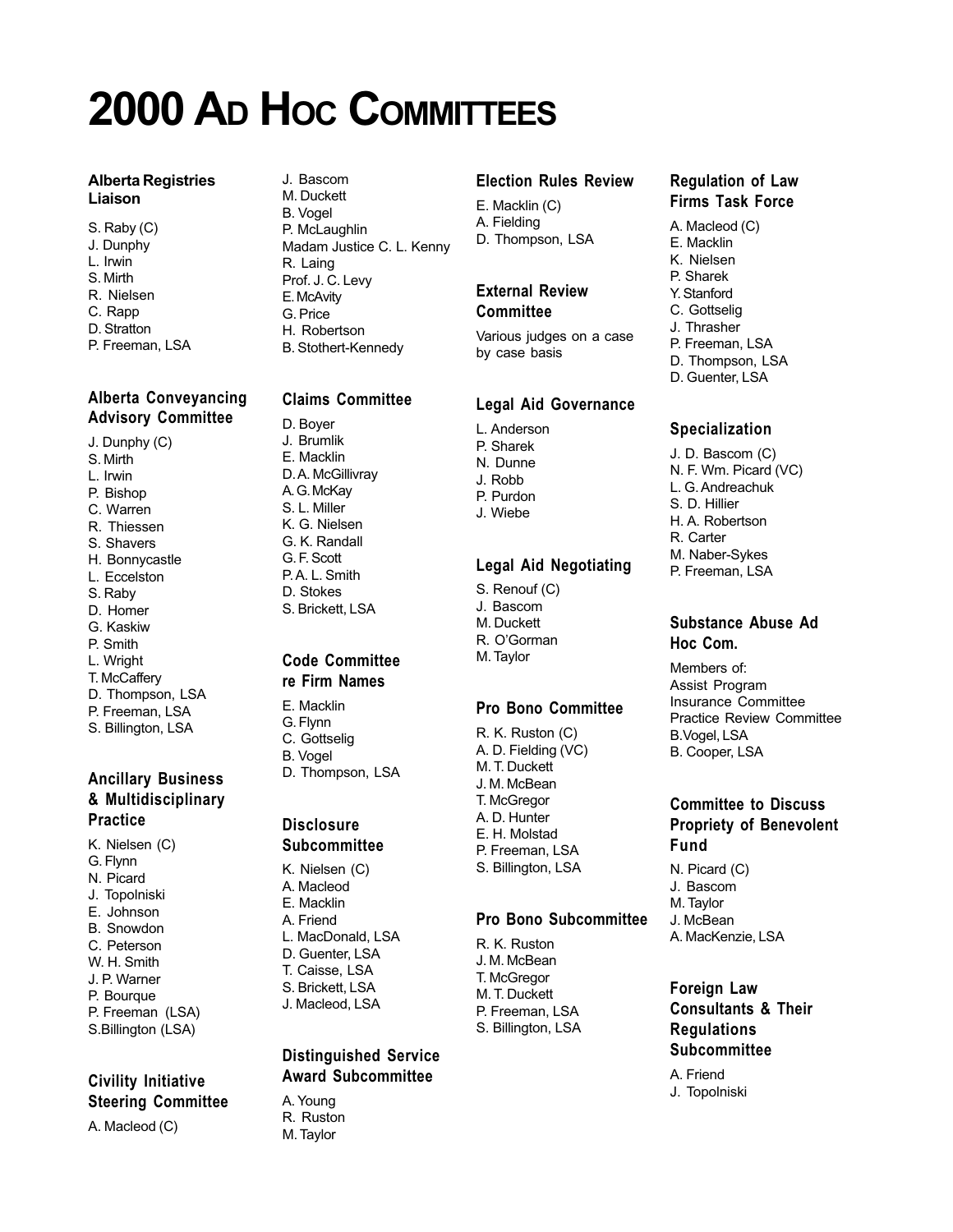# **2000 SPECIAL COMMITTEES & REPRESENTATIVES TO OTHER BODIES**

*\*Nominees requested by outside source*

#### **Advisory Committee on Judicial Appointments For Alberta**\*

K. G. Nielsen

**Alberta Business Corporations Act\*** A. J. Hladyshevsky

#### **Alberta Law Foundation\*** A. L. Friend J. D. Steele

**Alberta Law Reform Institute\*** A. D. Macleod

**Canadian Bar Association, Alberta - Access to Justice** E. L. Bunnell

**Canadian Bar Association -Alberta** A. D. Macleod E. F. Macklin

**Canadian Institute of Resource Law\*** M. F. Swanson

**Canadian Research Institute for Law & Family\*** W. Best

**Canadian Lawyers Insurance Association** P. A. L. Smith W. P. Sharek K. G. Nielsen

**Corporate Counsel - Pro Bono Initiative** M. F. Swanson

**Editorial Board/CBA Newsletter** A. MacKenzie, LSA B. E. Mahoney

**Federation of Law Societies of Canada** A. D. Macleod E. F. Macklin

P. J. Royal

**Federation Legal Aid Committee** B. E. Mahoney

**Federation National Multidisciplinary Partnerships Committee** G. Flynn

**Federation National Committee on Accreditation** D. Thompson, LSA

**General Anti-Avoidance Rule (GAAR)\*** Vacant

#### **Joint Committee with College of Physicians**

**and Surgeons** A. L. Friend (C) B. E. Devlin V. A. Engel B. J. Larbalestier P. L. Freeman, LSA

**Judicial Liaison Committee** E. F. Macklin

**Law Faculty Council**

A. Hepner N. F. Wm. Picard

**Legal Aid Society of Alberta**

L. G. Anderson B. E. Mahoney

**Legal Aid Governance Committee** L. G. Anderson P. Sharek

**Legal Education Society of Alberta** S. Renouf D. Thompson, LSA

**Legislative Review Committee (CBA)\*** E. (Sonny) Mirth

**Notaries Public Review Committee\*** I. B. Kay

**Pronet** P. L. Freeman, LSA

**Provincial Judicial Council** A. D. Macleod

**Rules of Court Committee** E. F. Macklin

E. L. Bunnell

**Tax Consultative Group\*** D. R. Sommerfeldt

**Uniform Law Conference of Canada\*** N. C. Wittmann

#### **Viscount Bennett Scholarship Committee**

A. D. Macleod E. F. Macklin S. Renouf M. Wylie L. Klar P. L. Freeman, LSA